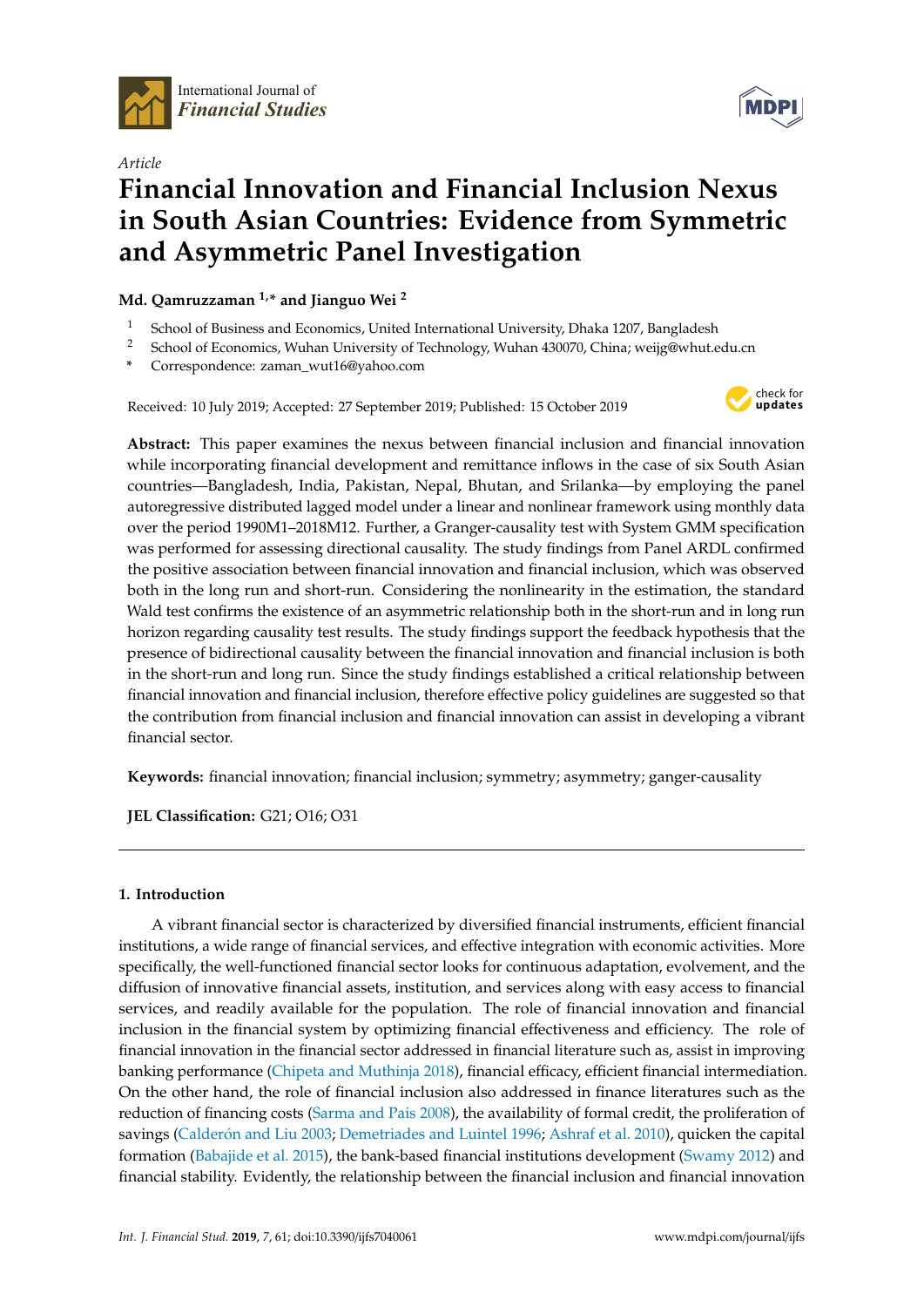is implied and yet to test in empirical studies. Therefore, this study is an attempt to unveil their existing association and explore their pattern of effect running from each other, that is, symmetry or asymmetry.

Recently, financial issues pertinent to financial inclusion get immense attention among researchers, policymakers, central banks, and financial institutions by admitting its critical role in fostering the financial sector all over the world. Financial inclusion, according to World Bank universal financial access by 2020, is one of the key aspects of poverty mitigation and inclusive economic growth. It is because financial inclusion expedites economic growth through efficient resource allocation, financial efficiency, the reduction of financing costs, lowering information costs for credit approval, and institutional efficiency in managing funds [\(Sarma and Pais](#page-25-0) [2008\)](#page-25-0). By acknowledging the nexus between financial inclusion and economic growth, a number of finance scholars including, [Kim et al.](#page-24-0) [\(2018\)](#page-24-0); [Sharma](#page-26-1) [\(2016\)](#page-26-1); [Sanjaya and Nursechafia](#page-25-1) [\(2016\)](#page-25-1); [Kamboj](#page-23-1) [\(2014\)](#page-23-1); [Adeola and Evans](#page-21-0) [\(2017\)](#page-21-0) and [Babajide et al.](#page-22-3) [\(2015\)](#page-22-3) unveiled positive linkages.

Financial inclusion, according to [Kumar and Mohanty](#page-24-1) [\(2011\)](#page-24-1), is the provision of affordable, accessible and relevant financial products to individual and firms that had previously not been able to enjoy those benefits. Financially included individuals and firms enjoy certain benefits over financially excluded pollution such as smooth income transaction, growing the business with external financing, financial security through savings accumulation, and so forth. In particular, financial inclusion enables the financial integration of the unbanked population into the formal financial system by offering diversified financial services, assets and investment opportunities. Hence, for attracting people in the financial system for enjoying financial services, it is indispensable that financial institutions should expand their financial product and services through the adaptation and diffusion of innovative financial instruments for investment, service for operational efficiency, and the payment mode for intermediation efficiency. Thus, financial institutions persistently seek innovative and improved financial services and assets so that large groups of the population can attract and enable the satisfaction of their needs with innovative financial services and assets in the form of financial innovation. Financial innovation, according to [Tufano](#page-26-2) [\(2002\)](#page-26-2), is the process of emergence, diffusion, and popularization of new financial instruments, financial institutions, financial technologies, and financial markets in the economy. The presence of financial innovation in the financial system can be addressed in two different wings, such as the product innovation and process innovation. The role of financial innovation in the financial system are multifold which are observed in finance literatures such as, financial services diversification [\(Silve and Plekhanov](#page-26-3) [2014;](#page-26-3) [Bianchi et al.](#page-22-4) [2011\)](#page-22-4), efficient financial intermediation [\(Johnson and Kwak](#page-23-2) [2012\)](#page-23-2), technological advancement [\(Michalopoulos et al.](#page-24-2) [2011\)](#page-24-2), efficient resources allocation [\(Duasa](#page-23-3) [2014;](#page-23-3) [Sood and Ranjan](#page-26-4) [2015\)](#page-26-4), and institutional efficiency [\(Okere et al.](#page-24-3) [2015\)](#page-24-3), thus eventually promotes financial sector development.

A well developed and functioned financial sector is critically important for easy access to financial information with minimal costs, transaction costs reduction, fair investment decision, technological innovation, and growth stability. The technical innovation, according to [Schumpeter](#page-25-2) [\(1911\)](#page-25-2), critically important for economic growth but the effects of fiscal and financial innovation on economy receive little attention in empirical investigation. However, recent period financial innovation and its potential impact has attracted immense interest among researchers and encourages further investigation by considering the various aspect of the economy such as the economic growth [\(Qamruzzaman and Wei](#page-25-3) [2017,](#page-25-3) [2018b,](#page-25-4) [2018c;](#page-25-5) [Bara et al.](#page-22-5) [2016;](#page-22-5) [Bara and Mudxingiri](#page-22-6) [2016\)](#page-22-6), on firms performance [\(Muthinja and Chipeta](#page-24-4) [2018;](#page-24-4) Carbó [Valverde et al.](#page-26-5) [2016\)](#page-26-5), on money demand [\(Dunne and Kasekende](#page-23-4) [2018;](#page-23-4) [Kasekende](#page-23-5) [2016\)](#page-23-5), on banking sector growth [\(Chipeta and Muthinja](#page-22-0) [2018;](#page-22-0) [Kamau and Oluoch](#page-23-6) [2016\)](#page-23-6), and many more. Financial innovation tends to accelerate the financial development allowing investment diversifications and risk minimization and thus plays a decisive role in economic growth [\(Bhatt and Mundial](#page-22-7) [1989\)](#page-22-7). In addition, financial innovations augment the capital accumulation process in the financial system by encouraging savings propensity among the population with improved financial assists and intensify investment opportunity by offering innovative and less risky financial instruments. Most prominently, financial innovations open a gate for the undeserving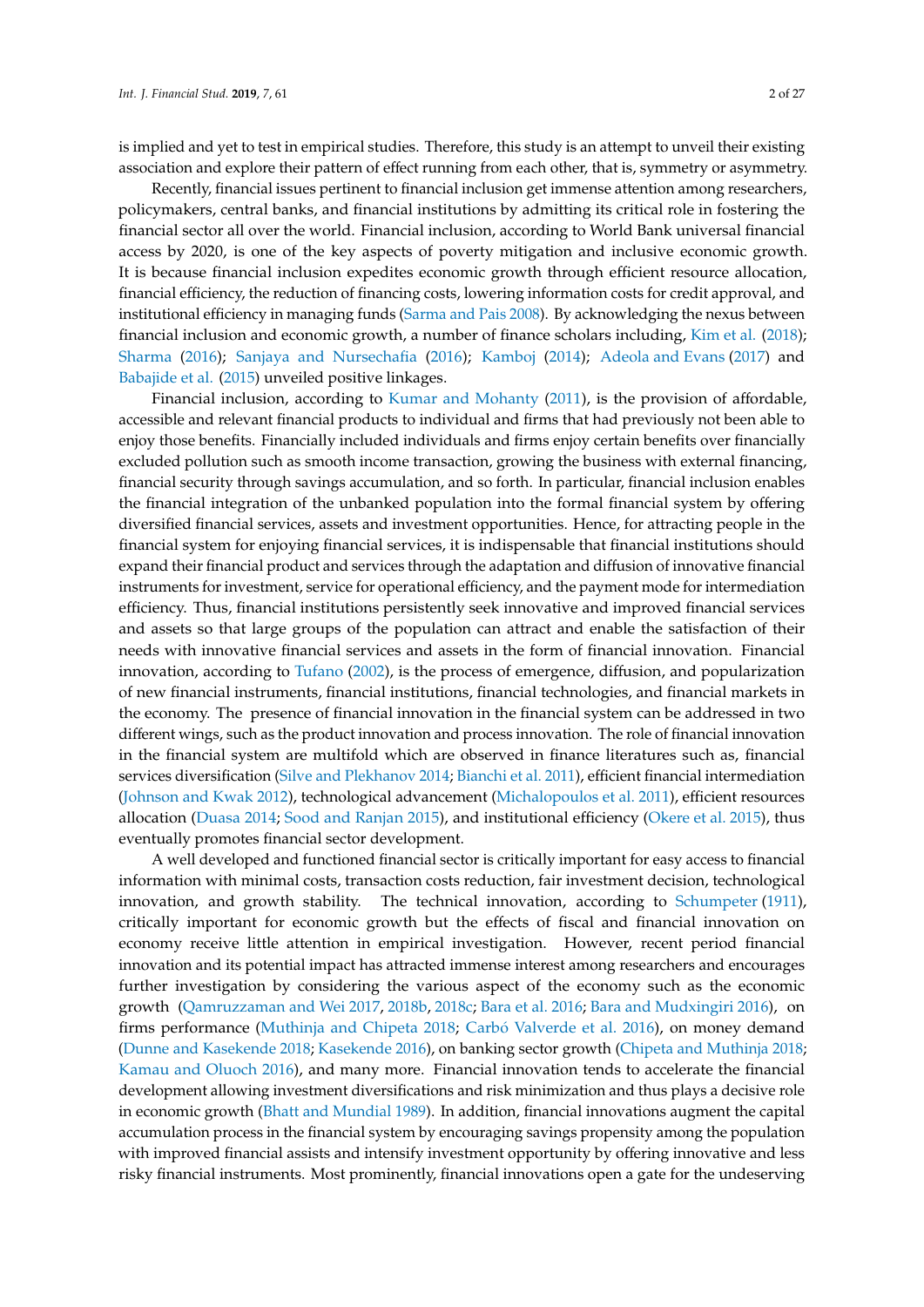population in the society to come under the umbrella of the formal financial system and avail the benefit of finance.

In the finance literature, the contribution from financial innovation in the economy explained with three key aspects was observed. First, financial innovation expands economic activities by promoting financial inclusion, facilitating a financial transaction in international trade, enabling remittance, and uplifting financial efficiency. Second, the innovation-growth hypothesis postulated that financial innovation increases the quality of financial products and services [\(Schrieder and Heidhues](#page-25-6) [1995;](#page-25-6) [McGuire and Conroy](#page-24-5) [2013\)](#page-24-5), expedites the financial development process [\(Ozcan](#page-25-7) [2008\)](#page-25-7), improves capital accumulation and allocation processes [\(Allen](#page-21-1) [2011\)](#page-21-1), and increases the level of efficiency in financial institutions [\(Shaughnessy](#page-26-6) [2015\)](#page-26-6). Third, financial innovation in the form of institutional development in the financial system expedites the financial process with greater accessibility to formal financial service, such as internet banking and mobile banking services (Raff[aelli and Glynn](#page-25-8) [2013;](#page-25-8) [Hargrave and Ven](#page-23-7) [2006\)](#page-23-7), microfinance institutions, NGOs, and hybrid organizational forms [\(Battilana and Dorado](#page-22-8) [2010\)](#page-22-8). The institutional availability with offering financial service improves the economy by including a greater number of people in the mainstream economic development process [\(Epstein](#page-23-8) [1992;](#page-23-8) [Siddiqui and Ahmed](#page-26-7) [2009;](#page-26-7) [Glaeser et al.](#page-23-9) [2004\)](#page-23-9).

On the other hand, financial inclusion, in definition, is the ease of financial service access, availability, and the usage from formal financial institutions across the country. Innovative financial services, products, and financial institutions entice society to becoming habituated in using financial services from financial institutions, like the creation of accounts, borrowing funds, the use of ATMs, amongst others. Nonetheless, financial inclusion is the ultimate output with the adaption and diffusion of financial innovation. Therefore, the question can arise that do financial innovations promote the speed of financial inclusion in the financial system or in another way, do financial inclusion demands innovative financial instruments and services?

This study is novel in various aspects. First, with the study, for the first time, the financial innovation index was developed as a proxy of financial innovation rather relying on a single indicator. Even though the existing empirical literature had shown that a number of proxy indicators were used to address financial innovation in the equation, no consensus indicators appear in this regard. Therefore, this study tried to mitigate this gap by considering the financial innovation index with three (03) proxies, which have been repetitively used in different studies. Second, though empirical literature produces evidence regarding the financial inclusion index measuring the financial inclusion effects no such study had been performed yet nevertheless. Third, so far, to the best of the authors knowledge, this is the first ever-empirical investigation focusing on the nexus between financial innovation and financial inclusion.

The remaining structures of the article are as follows. Detailed empirical literature allied to present research in Section [2](#page-2-0) is discussed. Section [3](#page-6-0) deals with the research variables definition along with the details of the different econometrical methodologies used in empirical investigation. The mode estimation and its interpretation exhibited in Section [4,](#page-11-0) and finally, the summary findings and policy implications are explained in Section [5.](#page-18-0)

#### <span id="page-2-0"></span>**2. Literature Reviews**

The nexus between financial innovation and financial inclusion has yet to be tested, nonetheless, a vast number of researchers have shown their keen interest in exploring the effects running from financial inclusion and financial innovation to different aspects of the economy. With this connection, pertinent study findings were summarized tagging with either financial innovation or/and financial inclusion.

### **A. Financial Innovation and Its Role Understanding from the Empirical Literature**

Financial innovation, in the [Miller](#page-24-6) [\(1986\)](#page-24-6) view, has been a critical and persistent ingredient for economic progress because of the financial markets with financial innovation are able to produce a multitude financial instruments, alternative risk transfer assets, and variants tax-deductible equity. Although, the importance of financial innovation in the modern financial system is well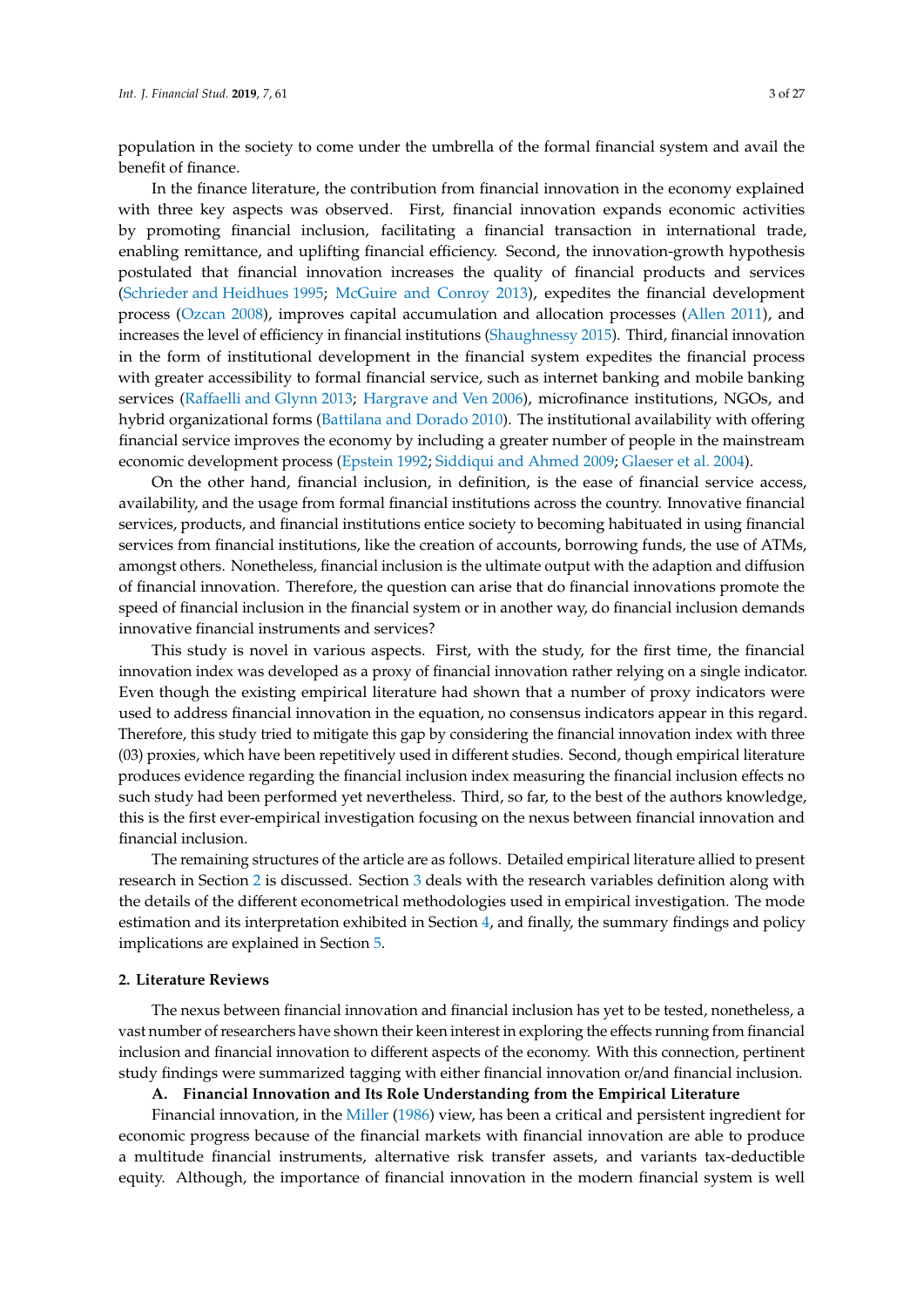acknowledged and receives minimal attention from financial experts, researchers, policymakers, and development agency.

However, a group of researchers put their considerable efforts of establishing the nexus financial innovation-led economic growths and produced substantial evidence in favor of a positive association between economic growth and financial innovation see, for example [\(Qamruzzaman and Wei](#page-25-3) [2017,](#page-25-3) [2018a,](#page-25-9) [2018c;](#page-25-5) [Laeven et al.](#page-24-7) [2014,](#page-24-7) [2015;](#page-24-8) [Michalopoulos et al.](#page-24-9) [2009,](#page-24-9) [2011;](#page-24-2) [Bara and Mudxingiri](#page-22-6) [2016;](#page-22-6) [Bara et al.](#page-22-5) [2016\)](#page-22-5). They argue that financial innovation expands economic activities through capital accumulation, efficient financial intermediation, and financial institutional development. Besides that, financial innovation is also dealing with financial instruments development, corporate structure, financial reporting and techniques, and overall financial sector development.

Explaining the financial innovation-growth nexus, in accordance with existing empirical findings, four types of the causal hypothesis available were observed. First, the supply leading hypothesis that is, financial innovation promotes economic growth by allowing financing expansion, trade efficiency, easy access to financial services, and efficiency in financial institutions of dealing with a customer [\(Beck](#page-22-9) [2010;](#page-22-9) [Shittu](#page-26-8) [2012\)](#page-26-8). Second, the demand-leading hypothesis that is, economic growth expands economic activities in both macro and micro level. Therefore, financial services availability is imperative to maintain the normal speed of aggregated economic progression. Third, the feedback hypothesis that is caused by both financial innovation and economic growth is also known as bidirectional causality. The feedback hypothesis explained that the effect could be observed from each other and empirical literatures have produced ample evidence in this regards see, [\(Bara and Mudxingiri](#page-22-6) [2016;](#page-22-6) [Bara et al.](#page-22-5) [2016;](#page-22-5) [Qamruzzaman and Wei](#page-25-3) [2017,](#page-25-3) [2018a,](#page-25-9) [2018b,](#page-25-4) [2018c\)](#page-25-5). Fourth, the neutral hypothesis implies that no causality exists between financial innovation and economic growth. In their respective studies, [Lumpkin](#page-24-10) [\(2010\)](#page-24-10) and [Sekhar and Gudimetla](#page-26-9) [\(2013\)](#page-26-9) found evidence confirming no causality between financial innovation and economic growth.

Financial innovation, according to [Bhatt and Mundial](#page-22-7) [\(1989\)](#page-22-7), reduces the risk and transaction costs in the financial system through effective and efficient payment mechanisms, institutional efficiency and thus accelerates capital market development. Financial innovation plays both objective and subjective roles in financial development, such as increased savings propensity in the society by offering innovative financial assets and the accumulation of capital for investment to increase output. Financial innovation in the financial system leads to financial diversity by introducing diversified financial instruments each of them possess unique the attributes and features. These diversifications in financial assets and services encourage savings propensity in the society in the form of financial assets and borrowing that ensure efficient allocation of economic resources in productive investment projects. Further, the efficient allocation of savings into productive investment augments financial activities and leads to ensure financial integration in the financial market, and thus allows financial development, at large.

The effects of financial innovation also discussed on operational performance in light of the efficiency of financial institutions, preferably bank-based financial institutions, such as [Camelia and Angela](#page-22-10) [\(2011\)](#page-22-10) investigated financial innovation and operational efficiency of Romanian banks spanning from 2002 to 2010. The data envelopment analysis was applied to reach conclusive evidence. The study findings unveiled foreign banks operating in Romania are more efficient than domestic banks. They postulated that foreign banks' efficiency rely on financial products and service diversifications and create customer-based operation. Further evidence relates to the financial innovation-led financial performance observed in the [Chipeta and Muthinja](#page-22-0) [\(2018\)](#page-22-0) study. In that study, they ascertain the positive association between financial innovation and operational performance in Kenyan banks based financial institutions. Similar findings relating to Kenyan banks performance with financial innovation was found in [\(Muthinja](#page-24-11) [2016;](#page-24-11) [Makini](#page-24-12) [2010\)](#page-24-12).

Financial innovation plays a critical role in the financial system in a two different way like product innovations, referring to the emergence of new and innovative financial instruments in the form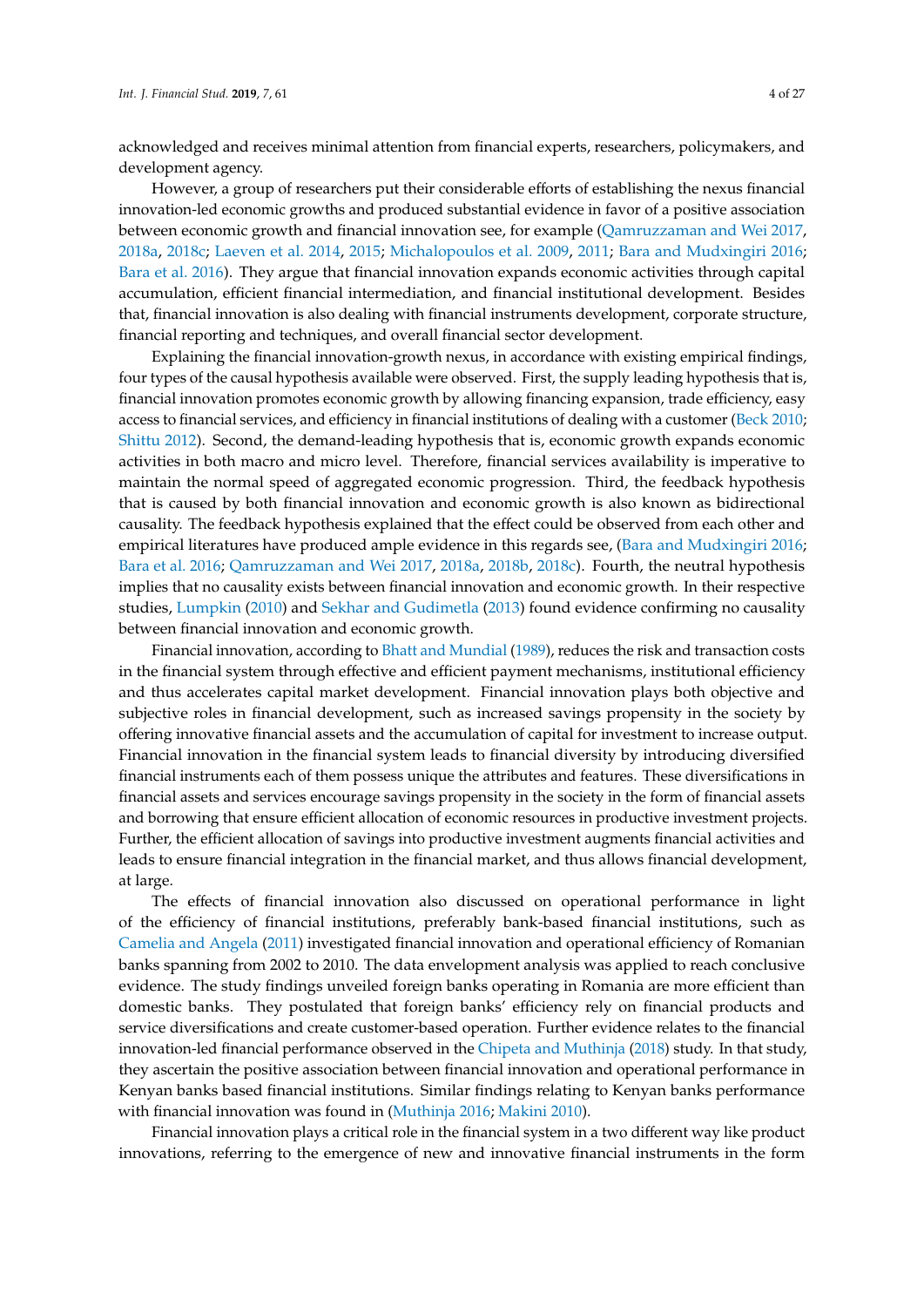of financial assets and process innovation, referring to the efficient dispatch of financial services [\(Tufano](#page-26-10) [2003;](#page-26-10) [Frame and Woosley](#page-23-10) [2004\)](#page-23-10).

#### **B. Financial Inclusion and Its Role Understanding from the Empirical Literature**

Growing empirical literature identified the effects of financial inclusion in the economy are versatile such as, augment consumption, productive investment, increase savings propensity, manpower empowerment [\(Ashraf et al.](#page-22-2) [2010;](#page-22-2) [Dupas and Robinson](#page-23-11) [2009\)](#page-23-11). Furthermore, access to financial service plays a critical role in reducing income inequality and poverty. A group of the researcher including, [Mookerjee and Kalipioni](#page-24-13) [\(2010\)](#page-24-13), [Banerjee et al.](#page-22-11) [\(2018\)](#page-22-11), [Galor and Zeira](#page-23-12) [\(1993\)](#page-23-12), and [Beck et al.](#page-22-12) [\(2007\)](#page-22-12) postulated in their respective study that a lack of access to financial services can augment income inequality and poverty in the economy. With a similar note, [Swamy](#page-26-0) [\(2012\)](#page-26-0) argued that the financial inclusion through the bank-based financial institutions accelerate access to finance to poor and positively influence the reduction of income inequalities in the economy and the financial intermediation boost inclusive economic growth.

A line of research findings available in finance literatures are those intended to explain the nexus Financial inclusion-led economic growth, see for example [\(Adeola and Evans](#page-21-0) [2017\)](#page-21-0). In a study, [Burgess and Pande](#page-22-13) [\(2005\)](#page-22-13) documented the financial inclusion to foster economic growth through poverty alleviation. Similar findings were also experienced by a number for researchers in their studies including, [Kim](#page-24-14) [\(2016\)](#page-24-14) as observed in forty OECD countries, [Babajide et al.](#page-22-3) [\(2015\)](#page-22-3) as found in Nigeria, [Sharma](#page-26-1) [\(2016\)](#page-26-1) as spotted in the emerging Indian economy, and [Kim et al.](#page-24-0) [\(2018\)](#page-24-0) as unveiled for OIC countries. Financial inclusion extends the current consumption trend by allowing future investment opportunities, implying that easy access to financial services creates ample scope for fund accumulation by accepting financial assets, depositing money into the bank, availing credit facilities for investment, and diversifying the investment risk.

Second thoughts prevail in the empirical literature pertinent to financial inclusion that is the nexus between financial inclusion and financial development. Financial inclusion or banking sector outreach in the economy is the process of availing required financial service at a fair price, at the right place, and without any discrimination in the society. The prime target in financial inclusion should be beneficial to poor and undeserving people who are not using formal financial services. It implies that it thus brings the unbanked population into the formal financial system so that they are able to avail financial services such as savings, deposits, credit facilities, and insurance. The inclusive financial system entices savings propensity, capital accumulation, productive investment, and entrepreneurial development that assist in improving the standard of living in society [\(Demirgüç-Kunt and Klapper](#page-23-13) [2012\)](#page-23-13). In addition, an inclusive financial system also reduces the possibility of emerging informal credit sources in the economy. Thus, the all-inclusive financial system ensures institutional efficiency, secure and safe savings and investments by facilitating all the range of efficient financial services. Therefore, sustainable financial development can be observed in the economy with effective and efficient implementation of financial inclusion.

[Rasheed et al.](#page-25-10) [\(2016\)](#page-25-10) investigated the role of financial inclusion on financial development spanning 2004–2012 in a panel of 97 countries with system-GMM estimation. They unveiled a positive association between financial inclusion and financial development. In a similar note, [Allen et al.](#page-21-2) [\(2014\)](#page-21-2) claimed that, in Africa, innovation in financial services, like mobile banking, has a positive effect on overcoming financial infrastructural limitations and allows the population to access financial services. The inclusion of the depriving and geographically located population in the mainstream of the financial system accelerates financial activities and simultaneously reduces the market fraction. Further evidence is found in the [Adeola and Evans](#page-21-0) [\(2017\)](#page-21-0) study. They investigated the relationship between financial inclusion, financial development and economic diversification in Nigeria by applying the fully modified OLS. The study findings disclosed that a significant effect on financial development from financial inclusion is proxy in terms of financial access and financial usages, respectively.

The reverse effects, implying financial development accelerates financial inclusion, also available in empirical studies. For example, [Kumar](#page-24-15) [\(2013\)](#page-24-15), explained in his study that banking institution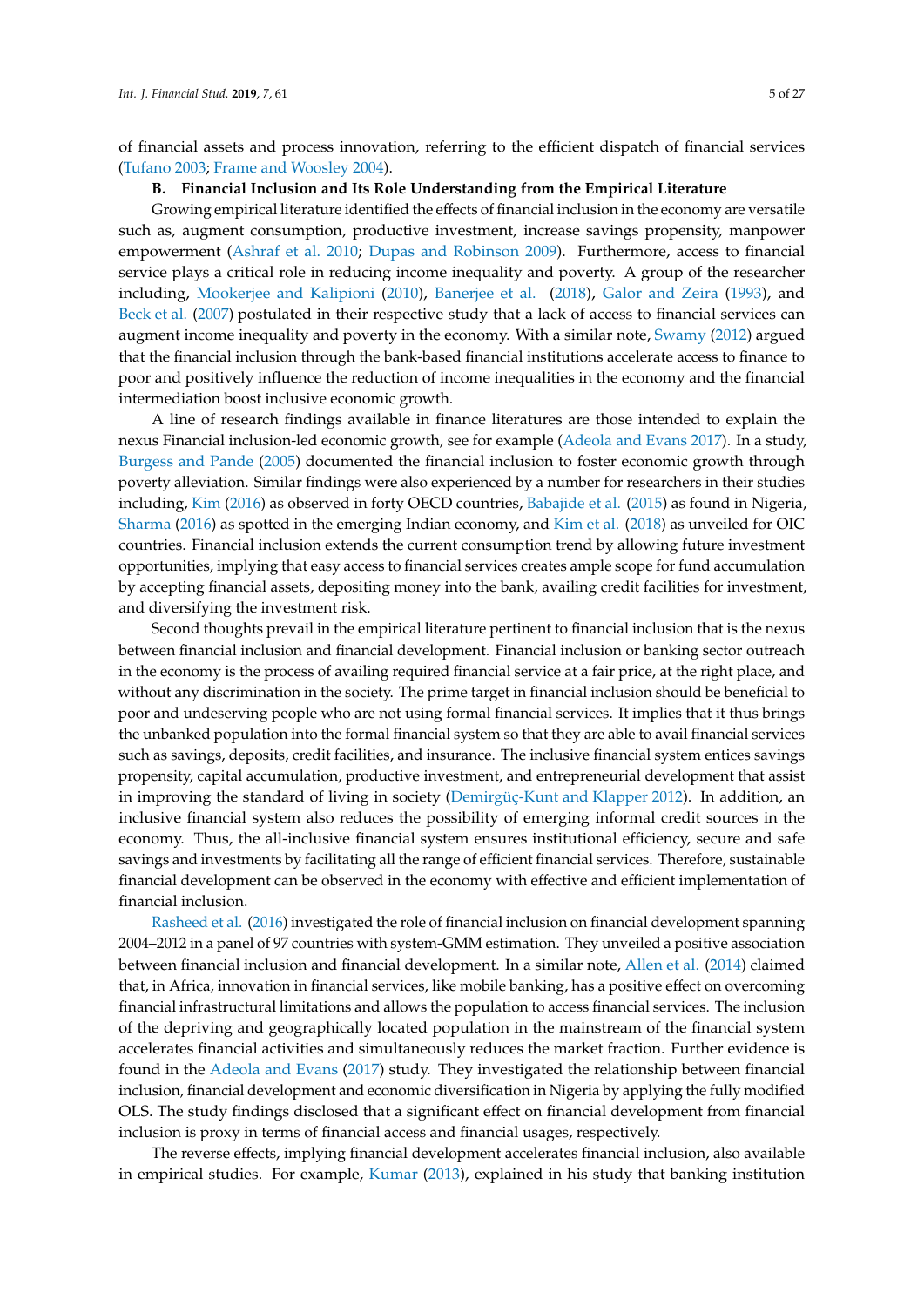development allows greater access to formal financial services to the society, eventually increasing financial inclusion as a whole.

Apart from leading financial inclusion-led economic growth and financial development, observed a financial inclusion role was also observed in other economic aspects, such as, the reduction of income inequality [\(Mookerjee and Kalipioni](#page-24-13) [2010\)](#page-24-13), the positive effects on foreign capital inflows [\(Qamruzzaman and Wei](#page-25-11) [2019\)](#page-25-11), financial inclusion positively assisting in establishing financial stability, and poverty reduction [\(Yunus](#page-26-11) [2011;](#page-26-11) [Chibba](#page-22-14) [2009\)](#page-22-14).

# *2.1. Motivation to Study Asymmetry Relationship 2.1. Motivation to Study Asymmetry Relationship*

The nexus between financial innovation and financial inclusions is yet to be unleashed through The nexus between financial innovation and financial inclusions is yet to be unleashed through empirical investigation. Even though, empirical literature produced ample evidence focusing financial innovation with other macroeconomic variables, such as financial innovation-led economic growth, financial innovation-led financial development, and financial inclusion, such as financial inclusion-led financial development, financial inclusion-led financial development, and financial inclusion-led financial efficiency. Therefore, with the available nexus around financial innovation and financial inclusion, it can be presumed that there is a relationship between financial innovation and financial inclusion in the financial system.

The underlying motivation of investigating the asymmetric relationship between financial The underlying motivation of investigating the asymmetric relationship between financial innovation and financial inclusion is to address the impact of positive and negative changes in financial innovation and financial inclusion is to address the impact of positive and negative changes in innovation on financial inclusion and vice versa. financial innovation on financial inclusion and vice versa.

#### *2.2. Research Questions and Proposed Hypotheses 2.2. Research Questions and Proposed Hypotheses*

The intended purpose of the study is not to unveil the key determinants for financial inclusion The intended purpose of the study is not to unveil the key determinants for financial inclusion but rather to drag-out fresh insights through exploring the nexus between financial inclusion and but rather to drag-out fresh insights through exploring the nexus between financial inclusion and financial innovation while incorporating two more variables namely, financial development and financial innovation while incorporating two more variables namely, financial development and remittance inflows by applying pooled group mean (PGM) panel ARDL and panel nonlinear ARDL by following the proposed framework by Shin et al. [\(2014\)](#page-26-12). Figure 1 depicts the summary of the by following the proposed framework by [Shin et al.](#page-26-12) (2014). Figure [1](#page-5-0) depicts the summary of the proposed hypotheses, describing the direction of possible causality among these aforementioned proposed hypotheses, describing the direction of possible causality among these aforementioned variables. Pertinent to the current study, the following six (06) hypotheses were tested. variables. Pertinent to the current study, the following six (06) hypotheses were tested.

<span id="page-5-0"></span>

**Figure 1.** Conceptual framework of the possible pattern of causality between the variables. **Figure 1.** Conceptual framework of the possible pattern of causality between the variables.

 $H^1_{A,B}$  Financial innovation Granger-cause financial inclusion and vice-versa  $H^1_{A,B}$  Financial innovation Granger-cause financial development and vice-versa

 $H^1$  Financial inclusion Granger-cause remittance inflows and vice-versa  $R_{A,B}$  demonstration development  $S$  and  $S$  cause remittance inflows and vice-versa.  $H^1_{A,B}$  Financial inclusion Granger-cause remittance inflows and vice-versa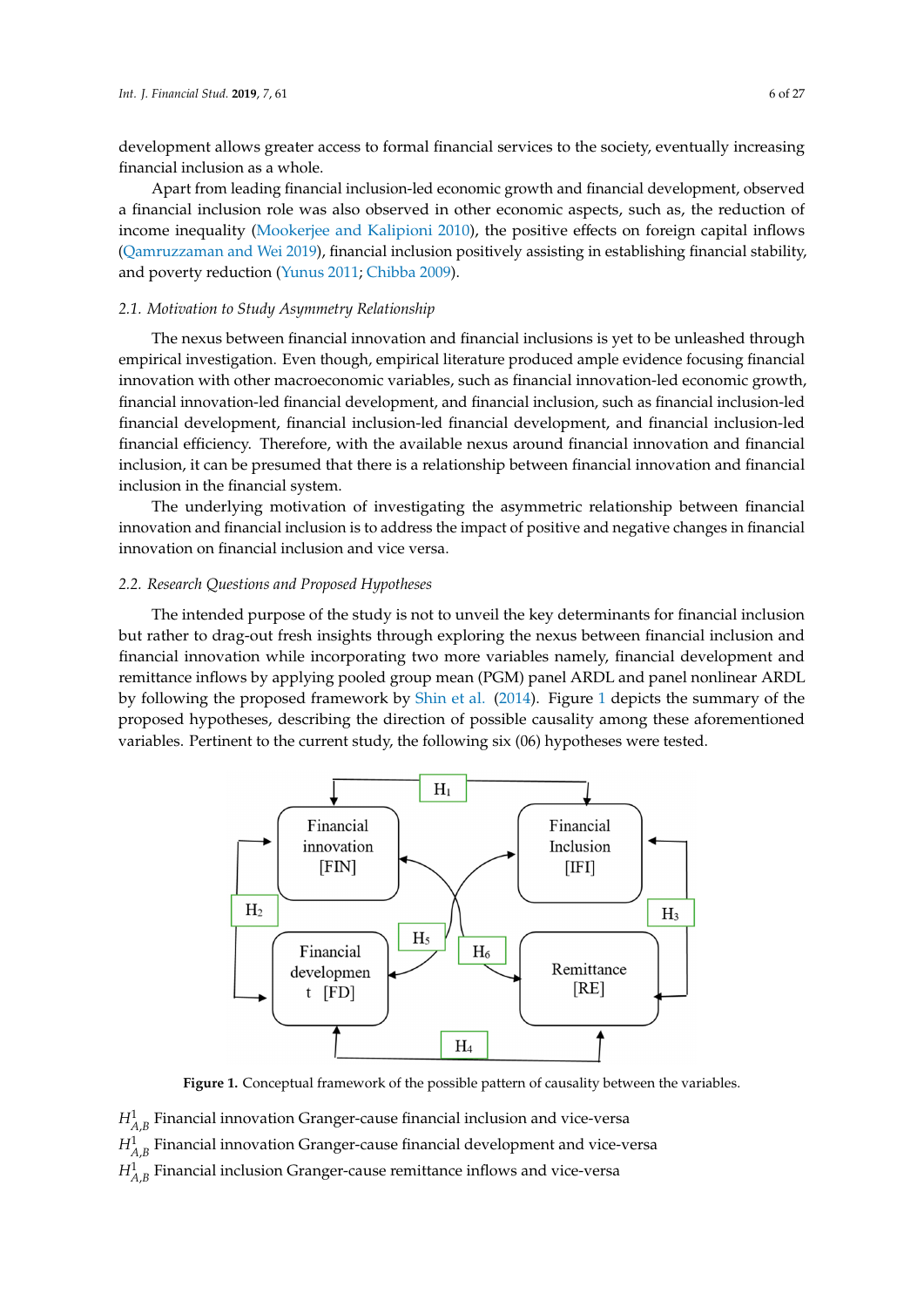# $H^1_{A,B}$  Financial innovation Granger-cause remittance inflows and vice-versa

## <span id="page-6-0"></span>**3. Data and Methodology of the Study**

This study explored the following: First, whether financial innovation positively induces the speed of financial inclusion. Second, the type of causality that is running between financial inclusion and financial innovation.

To do so, monthly cross-sectional data for six (06) countries representing the south Asian economy for the period 1990M1 to 2018M12 were collected. All the data used in this study collected from the central bank annual reports and online data archived of the respective countries see, [Reserve Bank of India](#page-25-12) [\(2019\)](#page-25-12); [State Bank of Pakistan](#page-26-13) [\(2019\)](#page-26-13); [Central Bank of Sri Lanka](#page-22-15) [\(2019\)](#page-22-15); [Nepal Rastra Bank](#page-25-13) [\(2019\)](#page-25-13); [Royal Monetary Authority](#page-25-14) [\(2019\)](#page-25-14) and [Bangladesh Bank](#page-22-16) [\(2019\)](#page-22-16).

For financial inclusion, empirical literature depicts the two lines of studies pertinent to financial inclusion proxy. One group of researchers has shown their keen interest to rely on a single proxy for financial inclusion representation in their empirical model. On the other hand, another group of researchers devoted to constructing the financial inclusion index by taking a number of proxy indicators with the construct procedure developed by [Sarma](#page-25-15) [\(2008\)](#page-25-15). This study followed the second line of thought, that is, the construction of a financial inclusion index rather than relying on a single proxy indicator. Therefore, a financial inclusion index was constructed with the application of the indexing procedure initiated by [Sarma](#page-25-15) [\(2008\)](#page-25-15) (see Appendix [A](#page-19-0) for more details discussion relating to financial inclusion index construction).

For financial innovation, the selection of a single indicator for capturing the effect of financial innovation in an empirical model was not wise because in the empirical literature, the authors observed a number of proxy indicators that were used by researches in their studies. Therefore, for the first time, we developed a financial innovation index with three (03) indicators was developed for wide use in different studies. (For details of the variable definition and the index construction, please see Appendix [A\)](#page-19-0). The principal component analysis techniques were applied for the financial innovation index construction.

Apart from financial innovation and financial inclusion, two macroeconomic fundamentals were also considered namely, financial development and remittance inflows in the economy as control variables in the equation. From the motivation of incorporating those two variables that are in the empirical literature, this study observed that both financial development and remittance play a directive role in the financial system, therefore, acknowledging the possible effects of financial development and remittance on financial innovation and financial inclusion also addressed in empirical estimation. All variables are presented in logarithmic form. The descriptive statistics of research variables are presented in Table [1.](#page-6-1)

<span id="page-6-1"></span>

| Description                                                    | Obs  | Mean    | Stdard  |
|----------------------------------------------------------------|------|---------|---------|
| Depositors with commercial Banks                               | 4032 | 35.9161 | 11.3339 |
| ATMs per 100,000 adults                                        | 4032 | 92.1450 | 23.5900 |
| Commercial bank branches per 100,000 adults                    | 4032 | 8.0251  | 6.0510  |
| Credit to the private sector                                   | 4032 | 69.2246 | 25.0111 |
| The ratio of aggregate money supply to narrow money            | 4032 | 3.5131  | 0.3608  |
| The ratio of Broad to narrow money                             | 4032 | 4.0108  | 0.2058  |
| The percentage change in domestic credit to the private sector | 4032 | 0.0040  | 0.0443  |
| Domestic credit to private sector (% of GDP)                   | 4032 | 10.7436 | 3.6621  |
| Per capita remittance received                                 | 4032 | 4.4871  | 2.6934  |
|                                                                |      |         |         |

**Table 1.** Summary of descriptive statistics.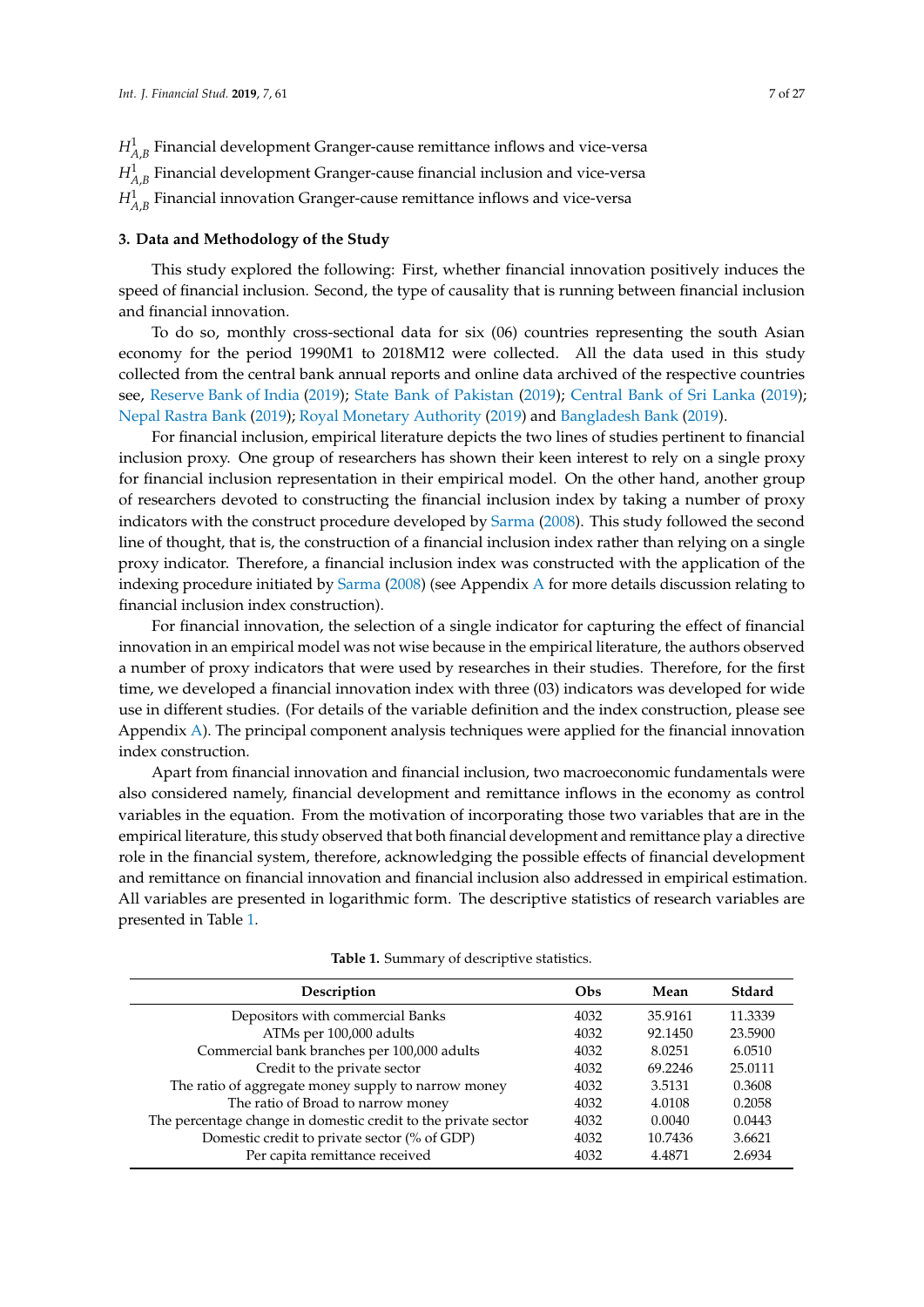#### *3.1. Modeling and Methodological Framework*

The objective of this study is to explore new insights by explaining the nexus between financial inclusion and financial innovation along with two control variables namely, financial development and remittance inflows in South Asian countries. The generalized empirical model can be represented in the following ways:

$$
IFI_{it} = \beta_0 + \beta_{1t} FD_{it} + \beta_{1t} RE_{it} + \beta_{1t} FIN_{it} + \varepsilon_{it}
$$
\n
$$
\tag{1}
$$

where *IFI* denotes financial inclusion, *FD* stands for financial development, *RE* represents remittance inflows, and *FIN* denotes for financial innovation. ε*it* for the residual term in the equation and assumed to be normally distributed.

#### Cross Sectional Dependency Test

The cross-sectional dependency test is imperative in panel data empirical investigation, in particularly, for representative countries containing similar economic attributes, like developing countries, emerging economies, and transition countries. Due to trade internationalization, financial integration, and globalization make a similar economy subject to experience the effect with any shock in other countries. Therefore, investigating the presence of cross-sectional dependency would most likely demand an empirical investigation with panel data. In the investigation, four tests have been widely used. The Lagrange multiplier (LM) test was proposed by [Breusch and Pagan](#page-22-17) [\(1980\)](#page-22-17), which is preferred in a situation when the cross-section (N) is smaller than time (T). Based on the following equation, the LM test statistics can be constructed:

$$
y_{it} = \alpha_i + \beta_i x_{it} + u_{it} \quad I = 1, \ldots N, \quad t = 1, \ldots T
$$
 (2)

where  $y_{it}$  denotes dependent variable,  $x_{it}$  are the independent variables and the subscript of *t* and *I* represent for the cross-section and time period, respectively. The coefficients of α*<sup>i</sup>* and β*<sup>i</sup>* respectively represent the country-specific intercept and slope in the equation. In the contest of the LM cross-section dependency test, the null hypothesis of cross-section independence— $H_O = \text{COV}(u_{it}u_{jt}) = 0$  for all *t*, and *t* ≠ *j*, against the alternative hypothesis of cross-sectional dependence—−*H*<sub>O</sub> = COV $(u_{it}u_{jt})$  ≠ 0 for at least  $t \neq j$ . Moreover, the LM test statistics can compute the following equation:

$$
LM = T \sum_{i=1}^{N-1} \sum_{j=i+1}^{N} \hat{\rho}_{IJ \to X^2 N(N+1)2}
$$
 (3)

where  $\hat{\rho}_{ij}$  represents the pairwise correlation of the residuals.

The LM test is not suitable in a situation with a larger cross-section (*N*), therefore overcoming this limitation, [Pesaran](#page-25-16) [\(2004\)](#page-25-16) suggest the following: The Lagrange multiplier (*CDlm*) that is the scaled version of LM test:

$$
CD_{lm} = \sqrt{\frac{N}{N(N-1)}} \sum_{I=1}^{N-1} \sum_{j=i+1}^{N} (T\hat{\rho}_{ij} - 1)
$$
 (4)

Under a cross-sectional independence of the null hypothesis with  $t \to \infty$  and then  $N \to \infty$ ,  $CD_{lm}$ test statistics follow an asymptotic normal distribution (see [\(Nazlioglu et al.](#page-24-16) [2011;](#page-24-16) [Menyah et al.](#page-24-17) [2014;](#page-24-17) [Wolde-Rufael](#page-26-14) [2014\)](#page-26-14)). In the case of larger *N* relative to *T*, the CD*lm* estimation is subject to size dissertation. Therefore, [Pesaran](#page-25-17) [\(2006\)](#page-25-17) proposed the following CD test, which is suitable in a situation when *N* is larger than *T*:

$$
CD_{lm} = \sqrt{\frac{2T}{N(N-1)}} \sum_{I=1}^{N-1} \sum_{J=i+1}^{N} (\hat{\rho}_{ij})
$$
 (5)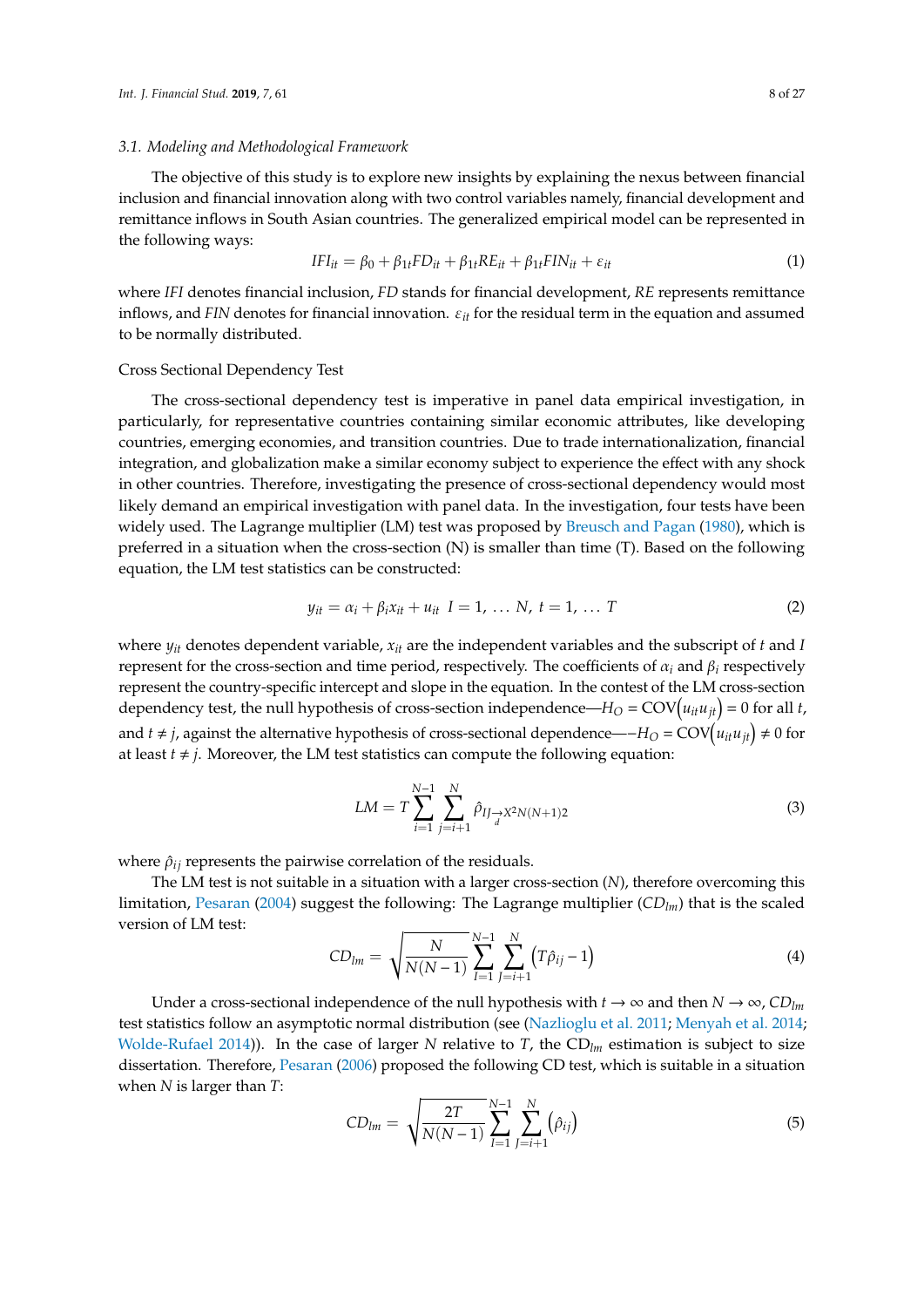The CD test followed an asymptotically standard normal distribution for investigating the null hypothesis of cross-sectional interdependency with  $t \to \infty$  and then  $N \to \infty$  in any order [\(Nazlioglu et al.](#page-24-16) [2011\)](#page-24-16). Furthermore, the CD test might produce distorted information in a situation where the population average pairwise correlation is zero and the individual pairwise correlation is non zero. Limiting the negative effect, [Pesaran et al.](#page-25-18) [\(2008\)](#page-25-18) proposed the bias-adjusted LM test. *LMadj* utilize the exact mean and variance of the LM statisitcs in case of the large panel first  $t \to \infty$  and then *N* → ∞*.* The bias-adjusted LM statistics can be computed with the following equation:

$$
CD_{lm} = \sqrt{\frac{2}{N(N-1)}} \sum_{I=1}^{N-1} \sum_{J=i+1}^{N} \left( \frac{(T-K)\hat{\rho}_{ij}^2 - u_{Tij}}{v_{Tij}^2} \right) d(N,0) \tag{6}
$$

where *k* refers to the number of regresses,  $u_{Tij}$  and  $v_{Tij}^2$  specifies the mean and variance of  $(T - K)\hat{\rho}_{ij}^2$ , respectively.

#### *3.2. The Symmetric Panel ARDL*

The investigation begins with an assumption of the symmetric relationship between financial inclusion and financial innovation. Therefore, the framework study used is widely known as the pooled group mean (PGM) or panel ARDL estimation initially proposed by [Pesaran and Smith](#page-25-19) [\(1995\)](#page-25-19). Further development was performed by [Pesaran et al.](#page-25-20) [\(1999\)](#page-25-20) and a well-defined model was proposed to investigate the long-run association of dynamic panel data having variables integration in mix order, either  $I(0)$  or/and  $I(1)$ .

Panel ARDL, according to [Pesaran et al.](#page-25-20) [\(1999\)](#page-25-20), possesses certain advantages concerning panel dynamic estimation such as fixed effects, random effects, instrumental estimation or the generalized method of moments (GMM) proposed by [Anderson and Hsiao](#page-21-3) [\(1981\)](#page-21-3), [Arellano](#page-21-4) [\(1989\)](#page-21-4), and [Arellano and Bover](#page-22-18) [\(1995\)](#page-22-18). These methods can produce spurious results unless the coefficients are identical across the countries [\(da Silva et al.](#page-23-14) [2018\)](#page-23-14).

The basic assumptions of PGM are first, the error correction term is free from correlation biasness and the normally distributed regressors. Second, there is a long run relationship between the dependent and explanatory variable, and third, the long-run parameter remains the same across the countries. Pesaran proposed the following generalized form of Panel ARDL as an empirical structure:

$$
y_{it} = \sum_{j=1}^{p} \beta_{ij} y_{i,t-j} + \sum_{j=0}^{q} \gamma_{ij} x_{i,t-j} + \mu_i + \epsilon_{it}
$$
 (7)

This study estimated both the mean group (MG) proposed by [Pesaran and Smith](#page-25-19) [\(1995\)](#page-25-19) and the pooled grouped mean (PGM) in order to ascertain the efficient estimator for empirical investigation. Based on the standard Hausman test, the estimate failed to reject the null hypothesis that is there is no difference between the mean group and pooled mean grouped estimation, implying that the pooled grouped mean estimation is preferable. Therefore, this study performs an empirical model estimation with pooled grouped mean proposed by [Pesaran et al.](#page-25-20) [\(1999\)](#page-25-20). The pooled grouped mean can efficiently perform notwithstanding the variable order of integration either I (0) or/and I (0) see, [\(Pesaran et al.](#page-25-21) [2001;](#page-25-21) [Kim et al.](#page-23-15) [2010;](#page-23-15) [Fang et al.](#page-23-16) [2015\)](#page-23-16).

The generalized form of pooled group mean ARDL can be represented as follows

$$
\Delta IFI_{it} = \beta_{0i} + \beta_{1t} IFI_{it-1} + \beta_{2t} FIN_{it-1} + \beta_{3t} FD_{it-1} + \beta_{4t} RE_{it-1} + \sum_{j=1}^{M-1} \gamma_{ij} \Delta IFI_{it-j} + \sum_{j=0}^{N-1} \gamma_{ij} \Delta FIN_{it-j} + \sum_{j=0}^{N-1} \gamma_{ij} \Delta FD_{it-j} + \sum_{j=0}^{N-1} \gamma_{ij} \Delta RE_{it-j} + \mu_i + \varepsilon_{it}
$$
\n
$$
i = 1, ..., N; t = 1, ..., T
$$
\n(8)

where the subscript *t* is the number of periods and *i* is the sample unit. The long-run coefficient can be found from  $\beta_1 \ldots \beta_2$  and the short-run coefficient from  $\gamma_{iJ} \ldots \gamma_{iJ}$ . The long-run coefficients as computed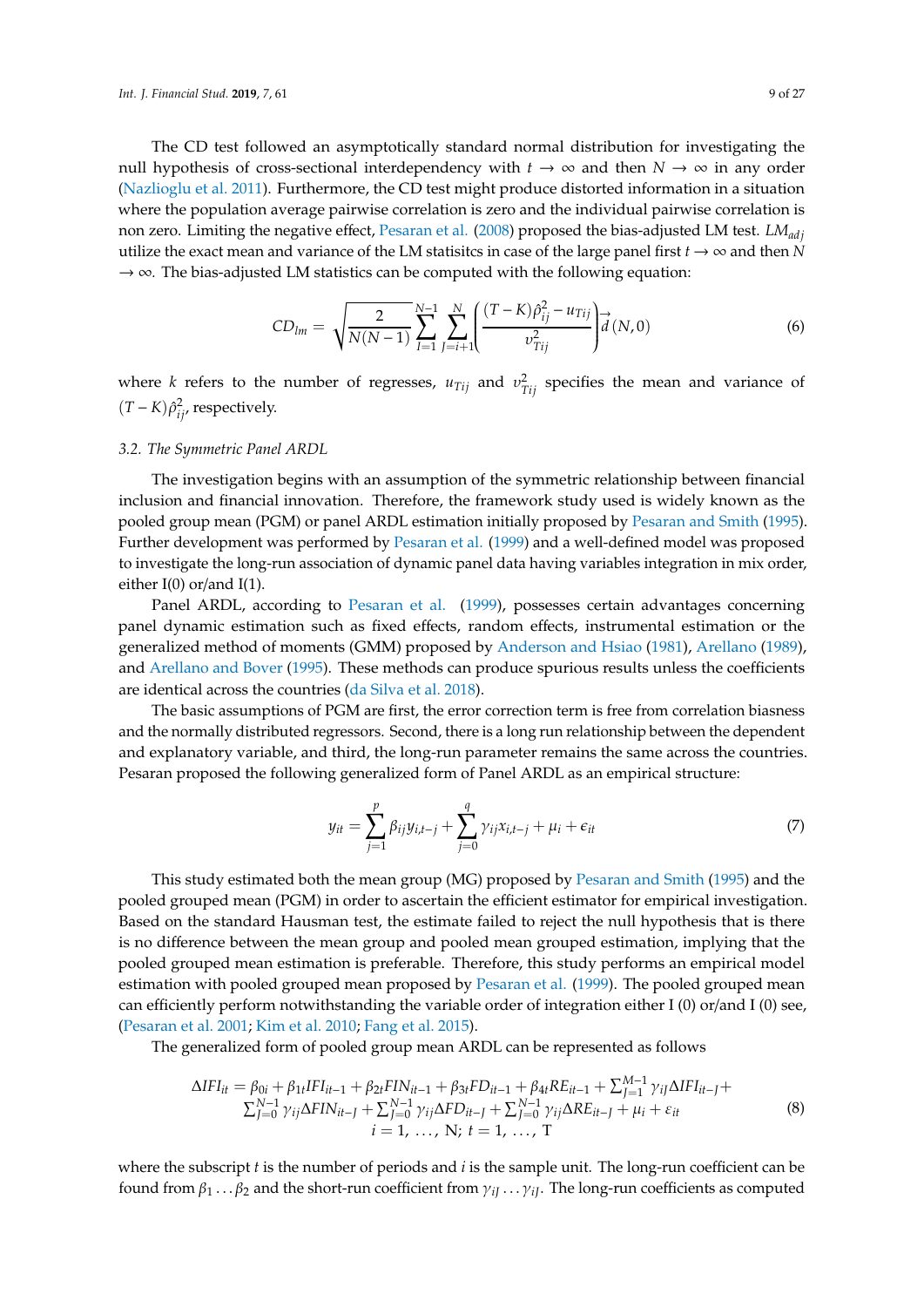− β2*i*  $\frac{\beta_{2i}}{\beta_{1i}}$ ;  $-\frac{\beta_{3i}}{\beta_{1i}}$  $\frac{\beta_{3i}}{\beta_{1i}}$ ; and  $-\frac{\beta_{4i}}{\beta_{1i}}$ β1*i* since in the long-run, it is assumed that ∆*IFIit*−*<sup>J</sup>* , ∆*FINit*−*<sup>J</sup>* , ∆*FDit*−*<sup>J</sup>* , and ∆*REit*−*<sup>J</sup>* is equal to zero(0).

Equation (10) can re-specified to include an error correction term in the following ways:

$$
\Delta IFI_{it} = \partial_i \rho_{it-1} + \sum_{J=1}^{M-1} \gamma_{ij} \Delta IFI_{it-J} + \sum_{J=0}^{N-1} \gamma_{ij} \Delta FIN_{it-J} \sum_{J=0}^{N-1} \gamma_{ij} \Delta FD_{it-J} + \sum_{J=0}^{N-1} \gamma_{ij} \Delta RE_{it-J} + \varepsilon_{it}
$$
(9)

where  $\rho_{i,t-1} = IFI_{it-1} - \varphi_{0i} - \varphi_{1i}FIN_{t-1} - \varphi_{2i}FD_{t-1} - \varphi_{3i}RE_{t-1}$  are the linear error correction term of each unit and the coefficient of  $\partial_i$  is the speed of adjustment towards long-run equilibrium. The parameters  $\varphi_{0i}$ ,  $\varphi_{1i}$ ,  $\varphi_{2i}$ , and  $\varphi_{3i}$  are computed as  $\varphi_{0i} = -\frac{\beta_{0i}}{\beta_{1i}}$  $\frac{\beta_{0i}}{\beta_{1i}}$ ,  $\varphi_{Ii} = -\frac{\beta_{2i}}{\beta_{1i}}$  $\frac{\beta_{2i}}{\beta_{1i}}$ ,  $\varphi_{2i} = -\frac{\beta_{3i}}{\beta_{1i}}$  $\frac{\beta_{3i}}{\beta_{1i}}$  and  $\varphi_{3i} = -\frac{\beta_{4i}}{\beta_{1i}}$  $\frac{p_{4i}}{\beta_{1i}}$  respectively. It is noticeable from both Equations (8) and (9) that there is a decomposition effect, i.e., positive and negative change.

#### *3.3. Asymmetric Panel ARDL*

Unlike symmetric relationship, the asymmetric investigation requires two additional sets of data representing positive shock and negative shocks in explanatory variables in the equation. This version of the empirical model known as non-linear panel ARDL allows for an asymmetric response from financial development, financial innovation, and remittance inflows to financial inclusion. In other words, under this scenario, the positive and negative shock from financial innovation, financial development, and remittance are not expected to have identical effects on financial inclusion. Thus, the asymmetric version of Equation (8) is represented as follows:

$$
\Delta IFI_{it} = \beta_{0i} + \beta_{1t}IFI_{t-1} + \beta_{2i}FIN_{t-1} + \beta_{3i}FD_{t-1} + \beta_{4i}RE_{t-1} + \sum_{J=1}^{M-1} \gamma_{ij} \Delta IFI_{it-J} + \sum_{J=0}^{N-1} (\gamma_{ij}^{+} \Delta FIN_{t-J}^{+} + \gamma_{ij}^{-} \Delta FIN_{t-J}^{-}) + \sum_{k=0}^{O-1} \gamma_{ik} \Delta FD_{t-k} + \sum_{r=0}^{P-1} \gamma_{ir} \Delta RE_{t-r}
$$
(10)  
+  $\mu_{i} + \varepsilon_{it}$ 

$$
\Delta FIN_{it} = \delta_{0i} + \delta_{1t}IFl_{t-1} + \delta_{2i}FIN_{t-1} + \delta_{3i}FD_{t-1} + \delta_{4i}RE_{t-1} + \sum_{J=0}^{N-1} (\mu_{ij}^{+} \Delta IFl_{t-J}^{+}) + \sum_{J=0}^{N-1} (\mu_{ij}^{+} \Delta IFl_{t-J}^{+}) + \mu_{ij}^{-} \Delta IFl_{t-J}^{-}) + \sum_{k=0}^{O-1} \mu_{ik} \Delta FD_{t-k} + \sum_{r=0}^{P-1} \mu_{ir} \Delta RE_{t-r}
$$
(11)  
+  $\pi_i + \varepsilon_{it}$ 

where *FIN*<sup>+</sup> & *FIN*<sup>−</sup> stand for the positive and negative shock of financial innovation and *IFI*<sup>+</sup> & *IFI*<sup>−</sup> represent the positive and negative shock of financial inclusions. The long run coefficients are computed as  $FIN^+ = \frac{-\beta_{2i}^+}{\beta_{1i}}$ ,  $FIN^- = \frac{-\beta_{2i}^-}{\beta_{1i}}$ . These shocks are computed as the positive and negative partial sum decomposition of financial innovation and financial inclusion in the following ways:

$$
\begin{cases}\nFIN_{i}^{+} = \sum_{k=1}^{t} \Delta FIN_{ik}^{+} = \sum_{K=1}^{T} MAX(\Delta FIN_{ik}, 0) \\
FIN_{i}^{-} = \sum_{k=1}^{t} \Delta FIN_{ik}^{-} = \sum_{K=1}^{T} MIN(FIN, 0)\n\end{cases}
$$
\n(12)

$$
\begin{cases}\nIFI_{i}^{+} = \sum_{k=1}^{t} \Delta IFI_{ik}^{+} = \sum_{K=1}^{T} MAX(\Delta IFI_{ik}, 0) \\
IFI_{i}^{-} = \sum_{k=1}^{t} \Delta IFI_{ik}^{-} = \sum_{K=1}^{T} MIN(IFI, 0)\n\end{cases}
$$
\n(13)

The error correction version of Equations (10) and (11) is as follows:

$$
\Delta IFI_{it} = \tau_{1i}\xi_{it-1} + \sum_{j=1}^{M-1} \gamma_{ij}\Delta IFI_{it-j} + \sum_{j=0}^{N-1} (\gamma_{ij}^{+}\Delta FIN_{t-j}^{+} + \gamma_{ij}^{-}\Delta FIN_{t-j}^{-}) + \sum_{k=0}^{O-1} \delta_{ik}\Delta FD_{t-k} + \sum_{r=0}^{P-1} \gamma_{ir}\Delta RE_{t-r} + \mu_{i} + \varepsilon_{it}
$$
\n(14)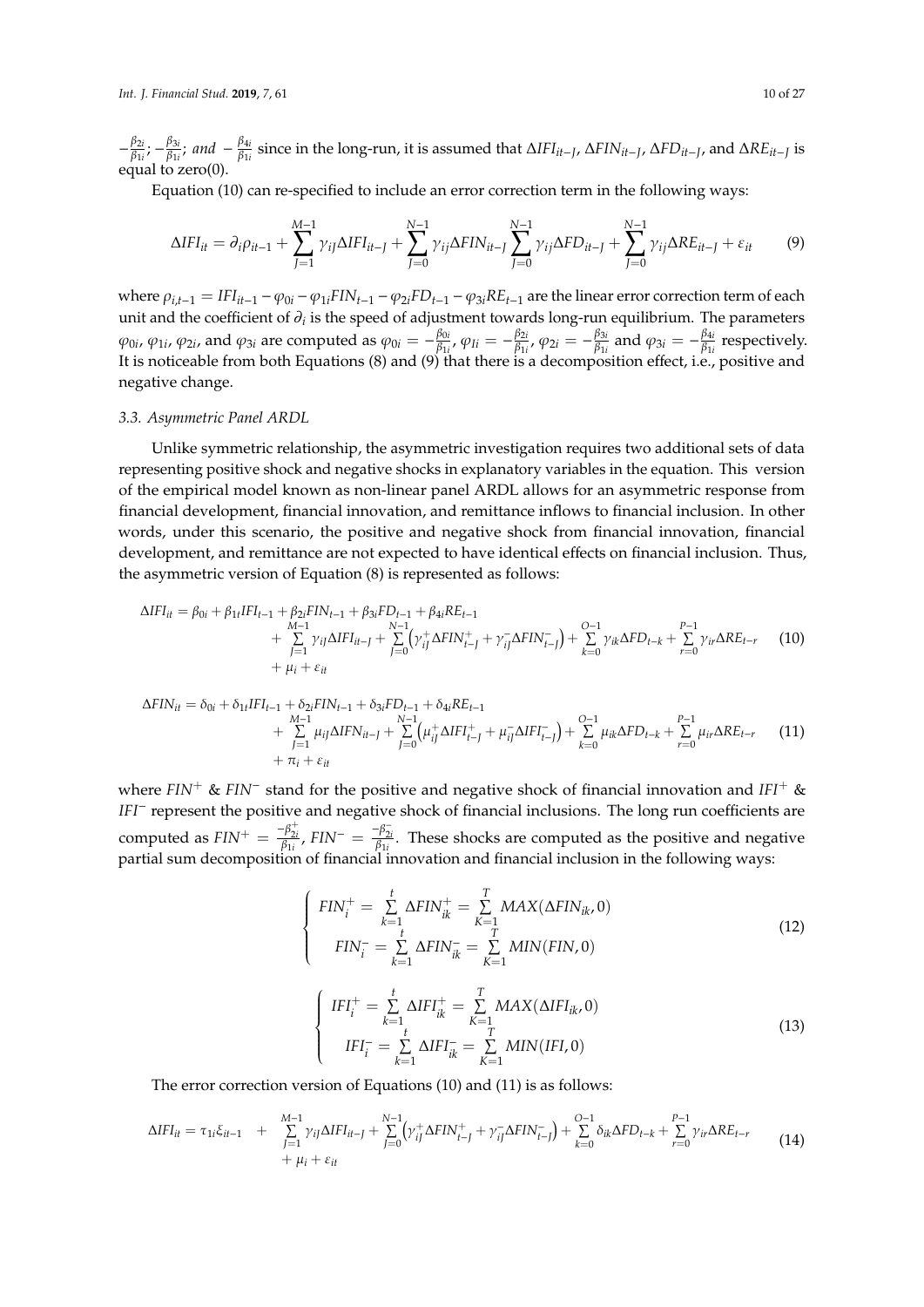The error correction term (ξ*it*−1) captures the speed of adjustment to long-run equilibrium in panel asymmetric Equation (9). On the other hand, the associated coefficient explains how long it requires to reach in the long run equilibrium in the presence of shocks in an explanatory variable in the short run.

#### GMM-System Based Panel Granger-Causality Test

For specifying directional causality between financial inclusion, financial innovation, financial development, and remittance inflows, we followed the panel error correction model causality test discussed by [Shabani and Shahnazi](#page-26-15) [\(2019\)](#page-26-15) in their research work. Panel Granger—causality test with the system-GMM application perform with the two-phase. In the first, the long run model estimation with dynamic-OLS for retrieving the residuals. Second, the residual obtained from the DOLS estimation used as an error correction term with first lagged, which specified the existence of long-run causality in the model. The equations for the short run and long run causality estimation are presented below:

$$
\Delta IFI_{it} = \beta_{1i} + \sum_{k=1}^{m} \beta_{11ik} IFI_{it-k} + \sum_{k=1}^{m} \beta_{12ik} FIN_{it-k} + \sum_{k=1}^{m} \beta_{13ik} FD_{it-k} + \sum_{k=1}^{m} \beta_{14ik} RE_{it-k} + \zeta_{1i} ECT_{it-1} + e_{1it}
$$
(15)

$$
\Delta FIN_{it} = \beta_{2i} + \sum_{k=1}^{m} \beta_{21ik} FIN_{it-k} + \sum_{k=1}^{m} \beta_{22ik} IFI_{it-k} + \sum_{k=1}^{m} \beta_{23ik} FD_{it-k} + \sum_{k=1}^{m} \beta_{24ik} RE_{it-k} + \zeta_{3i} ECT_{it-1} + e_{2it}
$$
\n(16)

$$
\Delta FD_{it} = \beta_{3i} + \sum_{k=1}^{m} \beta_{31ik} FD_{it-k} + \sum_{k=1}^{m} \beta_{32ik} IFI_{it-k} + \sum_{k=1}^{m} \beta_{33ik} FIN_{it-k} + \sum_{k=1}^{m} \beta_{34ik} RE_{it-k} + \zeta_{3i} ECT_{it-1} + e_{3it}
$$
(17)

$$
\Delta RE_{it} = \beta_{4i} + \sum_{k=1}^{m} \beta_{41ik} RE_{it-k} + \sum_{k=1}^{m} \beta_{42ik} IFI_{it-k} + \sum_{k=1}^{m} \beta_{43ik} FIN_{it-k} + \sum_{k=1}^{m} \beta_{44ik} FD_{it-k} + \zeta_{3i} ECT_{it-1} + e_{4it}
$$
(18)

where *p* represents the optimal lag length, which is determined by using Akaike's information criterion (AIC), this study found optimal lag for the estimation is 2, ECT stands for error correction term for assessing long-run causality, and *eit* for error term.

The underlying principle of using the system-GMM in determining the causality test with the panel error correction is consistent and unbiasedness in estimation. It is because the OLS based estimation is biased and creates an endogeneity problem in estimation [\(Soto](#page-26-16) [2009;](#page-26-16) [Combes and Ebeke](#page-23-17) [2011\)](#page-23-17). Therefore, other econometric techniques are required.

The generalized method of moments (GMM) is a commonly used econometric methodology in panel data estimation with endogenous regressors. In the empirical literature, there are two types of GMM estimations used, the first difference GMM estimation proposed by [Arellano and Bond](#page-21-5) [\(1991\)](#page-21-5) and the system GMM estimation proposed by [Arellano and Bover](#page-22-18) [\(1995\)](#page-22-18), and further developments performed by [Blundell and Bond](#page-22-19) [\(1998\)](#page-22-19). The first difference GMM estimation suffers from week instrument and a small sample size when endogenous variables are close to a random walk [\(Blundell and Bond](#page-22-19) [1998\)](#page-22-19). The emergences of system-GMM estimation overcome the weaknesses in first difference GMM estimation [\(Arellano](#page-21-6) [2003;](#page-21-6) [Baltagi](#page-22-20) [2008;](#page-22-20) [Baum et al.](#page-22-21) [2007;](#page-22-21) [Han et al.](#page-23-18) [2014\)](#page-23-18). The system-GMM preforms estimating in two system equations. First, the original levels equation with a suitable lagged first difference as instruments and first difference equation with suitable lagged level as instruments. The application of system-GMM reduces the finite sample biased and increased the consistency in estimation [\(Blundell and Bond](#page-22-19) [1998\)](#page-22-19). Therefore, system-GMM estimation was performed by using prior developed Equations (15)–(18).

The short-run and long run causality, after system GMM estimation, is identified by applying a standard Wald test. The null hypothesis of no causality is rejected if the coefficients of  $\beta_{11}$  to  $\beta_{44} = 0$ and the coefficient of ECT is statistically significant to ascertain the existence of long run causality in the equation.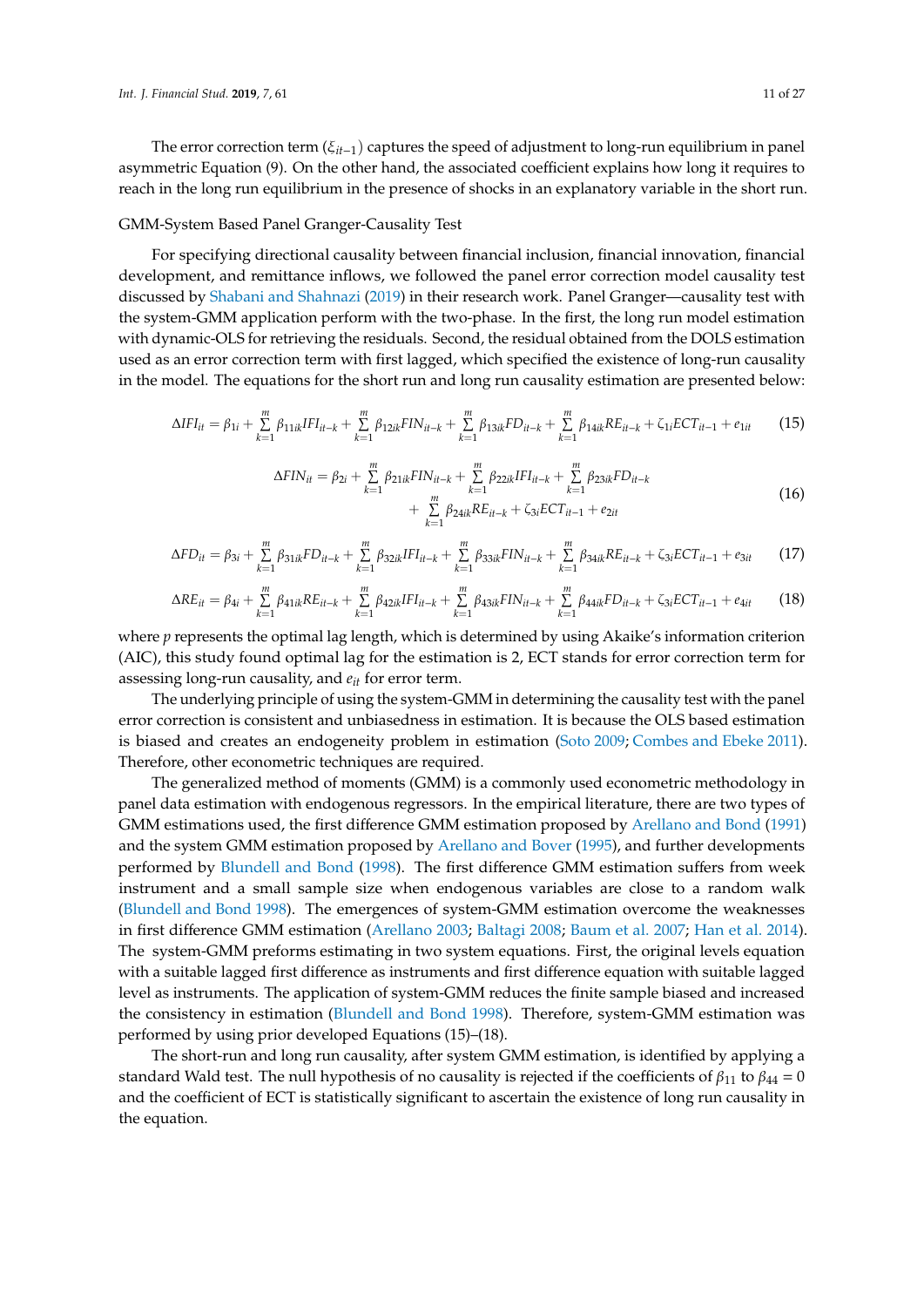#### <span id="page-11-0"></span>**4. Results and Discussion**

#### *4.1. Panel Unit Root. Cross-Section Dependency Test, and Cointegration Test*

To test stationarity in the data set, several unit root tests were performed in accordance with existing empirical literates. The panel unit root test includes namely, Levin, Lin and Chu t proposed by [Levin et al.](#page-24-18) [\(2002\)](#page-24-18), the Breitung t-stat proposed by [Breitung](#page-22-22) [\(2001\)](#page-22-22), Im, Pesaran and Shin W-stat proposed by [Im et al.](#page-23-19) [\(2003\)](#page-23-19), and ADF-Fisher Chi-square proposed by [Maddala and Wu](#page-24-19) [\(1999\)](#page-24-19) test, having the null hypothesis that all the panels contain a unit root test and the Hadri Z-stat proposed by [Hadri](#page-23-20) [\(2000\)](#page-23-20) with the null hypothesis that all the panels are stationary. Table [2](#page-11-1) exhibits the results of unit root tests. The study findings exposed that both variables were stationary after the 1st difference I(1) in all tests except the Hadri-z test, which confirms the variables were stationary at a level I(0).

<span id="page-11-1"></span>

| Test                                                            |       |                              |                   |                            |                             |                              |                             |                              |
|-----------------------------------------------------------------|-------|------------------------------|-------------------|----------------------------|-----------------------------|------------------------------|-----------------------------|------------------------------|
| At Level<br>After 1st Difference                                |       |                              |                   |                            |                             |                              |                             |                              |
| Method                                                          | IFI.  | FI                           | FD                | <b>RE</b>                  | $\Delta$ IFI                | $\Delta$ FI                  | $\Delta$ FD                 | $\Delta$ RE                  |
| Null: unit root (assumes common unit root process)              |       |                              |                   |                            |                             |                              |                             |                              |
| LLC-t (Levin et al. 2002)<br>Breitung t-stat (Breitung 2001)    |       | $-1.9931.228$<br>1.132 0.448 | 1.963             | 0.258 0.270<br>1.159       | $-4.715***$<br>$-1.471$ *** | $-4.458$ ***<br>$-3.083$ *** | $-1.944$ **<br>$-2.375$ *** | $-3.475$ ***<br>$-3.730$ *** |
| Null: Unit root (assumes individual unit root process)          |       |                              |                   |                            |                             |                              |                             |                              |
| IPS W-stat (Im et al. $2003$ )                                  | 0.903 |                              | 1.995 1.692 0.891 |                            | $-2.876$ ***                | $-2.959$ ***                 | $-5.339**$                  | $-1.877$ ***                 |
| ADF-Fisher Chi-square<br>(Maddala and Wu 1999)                  | 5.535 |                              | 1.307 1.555 4.153 |                            | 22.839 ***                  | 23.877***                    | $18.156**$                  | 17.194**                     |
| PP-Fisher Chi-square                                            |       |                              |                   | 10.187 0.8541 1.060 11.825 | $24.090$ ***                | $20.996$ ***                 | $38.73***$                  | 53.313 ***                   |
| Null hypothesis: no unit root with the common unit root process |       |                              |                   |                            |                             |                              |                             |                              |
| Hadri Z-stat (Hadri 2000)                                       | 4.489 |                              |                   | 4.372<br>$***$             | 5.407                       | 0.422                        |                             | 1.776                        |

| <b>Table 2.</b> Panel unit root test. |
|---------------------------------------|
|                                       |

Note: \*\*\*, \*\* indicates level of significance at a 1% and 5%, respectively.

<span id="page-11-2"></span>Table [3](#page-11-2) exhibits the results of a cross-section dependency test. It was observed that the associated *p*-value of all four models' output is statistically significant at 1% of the level of significance. Thus, this confirms the rejection of the null hypothesis and in another way, the presence of cross-section dependence in the researcher variable can be assumed. Therefore, one can expect common dynamisms available in financial inclusion, financial innovation, financial development, and remittance inflows.

| Table 3. Cross section dependency test. |  |  |  |  |  |
|-----------------------------------------|--|--|--|--|--|
|-----------------------------------------|--|--|--|--|--|

| <b>Test</b>                        | IFI/FIN, FD, RE |
|------------------------------------|-----------------|
| $LM_{BP}$ (Breusch and Pagan 1980) | 50.527 (0.000)  |
| $LM_{PS}$ (Pesaran 2004)           | 12.854 (0.000)  |
| $CD_{PS}$ (Pesaran 2006)           | 6.896(0.000)    |
| $LM_{adj}$ (Pesaran et al. 2008)   | 12.700 (0.000)  |

In the next, the model estimation involves assessing the possible existence of cointegration between financial innovation and financial development by applying a panel cointegration test suggested by [Pedroni](#page-25-22) [\(1999,](#page-25-22) [2004\)](#page-25-23); and [Kao](#page-23-21) [\(1999\)](#page-23-21). Table [4](#page-12-0) reports the results of the panel cointegration test. The panel cointegration test by model specification by [Pedroni](#page-25-22) [\(1999,](#page-25-22) [2004\)](#page-25-23) produced 11 test statistics based on the within-dimension and between-dimension. It is apparent that eight (08) out of eleven (11) test statistics are statistically significant at a 1% level of significance. These findings conclusively rejected the null hypothesis no cointegration by confirming the long-run association between financial innovation, financial inclusion, remittance, and financial development in South Asian countries. Further, the long-run association between financial innovation, financial inclusion,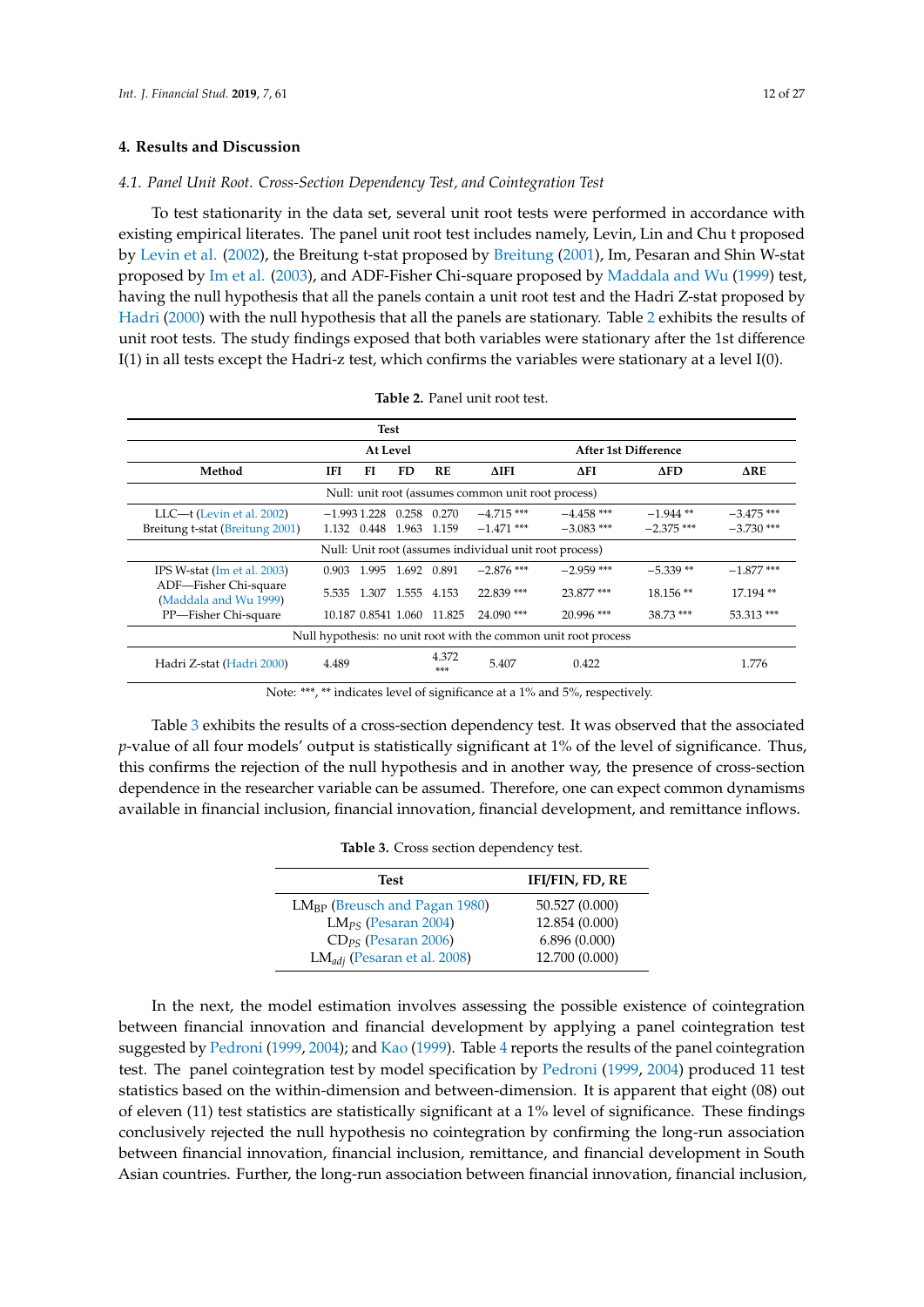<span id="page-12-0"></span>financial development, and remittance inflows was also established in [Kao](#page-23-21) [\(1999\)](#page-23-21) panel cointegration model specification test.

| Alternative Hypothesis: Common AR Coefficients (within-Dimension)      |                  |                           |  |  |
|------------------------------------------------------------------------|------------------|---------------------------|--|--|
|                                                                        | <b>Statistic</b> | <b>Weighted Statistic</b> |  |  |
| Panel v-Statistic                                                      | 12.3317***       | $7.5106$ ***              |  |  |
| Panel rho-Statistic                                                    | 12.4229 ***      | 13.4849***                |  |  |
| Panel PP-Statistic                                                     | 0.7521           | 0.5832                    |  |  |
| Panel ADF-Statistic                                                    | $-1.6157$ ***    | $-1.6267$ ***             |  |  |
| Alternative Hypothesis: Individual AR Coefficients (between-Dimension) |                  |                           |  |  |
|                                                                        | <b>Statistic</b> |                           |  |  |
| Group rho-Statistic                                                    | 1.9559           |                           |  |  |
| Group PP-Statistic                                                     | $-3.8897**$      |                           |  |  |
| Group ADF-Statistic                                                    | $-1.4324$ ***    |                           |  |  |
| Kao (1999): Cointegration test                                         |                  | t-Statistic               |  |  |
| ADF                                                                    |                  | $-0.5152$ ***             |  |  |

**Table 4.** Panel cointegration test.

Note: \*\*\*, \*\* indicates level of significance at a 1% and 5% respectively.

<span id="page-12-1"></span>In the next step, this study moves further towards the cointegration test with [Westerlund](#page-26-17) [\(2007\)](#page-26-17), because this test can be performed efficiently in either case that is existent and nonexistent of cross-sectional dependence. Westerlund proposed cointegration test produces four test statistics, two for Group and two for Panel  $(G_t, G_\alpha$  *and*  $P_t, P_\alpha$  ), of testing the null hypothesis that is no cointegration. Table [5](#page-12-1) reports the results of the Westerlund Panel cointegration test. Considering the test statistics and associated *p*-value, it is convincing to reject the null hypothesis of no cointegration. That means, in the long run, all the variables move together regardless of their common dynamic association.

| <b>Test Statistics</b> | Value  | <i>p</i> -Value |
|------------------------|--------|-----------------|
| $Group_t$              | 4.719  | ***<br>0.000    |
| $Group_a$              | 2.939  | ***<br>0.009    |
| Panel <sub>t</sub>     | 9.055  | $0.014**$       |
| Panel <sub>a</sub>     | 12.005 | ***<br>0.000    |

**Table 5.** Westerlund Panel cointegration test.

Note: \*\*\*, \*\* indicates statistically significant at a 1% and 5% level of significance.

#### *4.2. Empirical Model Estimation without Asymmetry*

In the next step, the model estimation involves Panel ARDL (using Equations (10) and (11)) of identifying the coefficients elasticity both in the long run and short run. Table [6](#page-13-0) exhibits the results of model estimation without asymmetry, where the results with financial inclusion as the dependent variable reported in column [1] and column [2] depict the results with financial innovation as a dependent variable in the equation, respectively.

For the long run, referring to the output reports in column [1] with financial inclusion as a dependent variable, the study findings unveiled the long-term positive influence running from financial innovation to financial inclusion that is the coefficient of financial innovation (a coefficient of 0.771 \*\*\*) is positive and statistically significant at a 1% level of significance. In particular, a 10% increase in financial innovation results in 7.71% development in financial inclusion. This finding suggests that further development in financial innovation that is emergence, adaptation, and diffusion of innovative financial assets, services, and instruments in the financial system can produce a positive progress in financial inclusion. The possible development in financial inclusion can be observed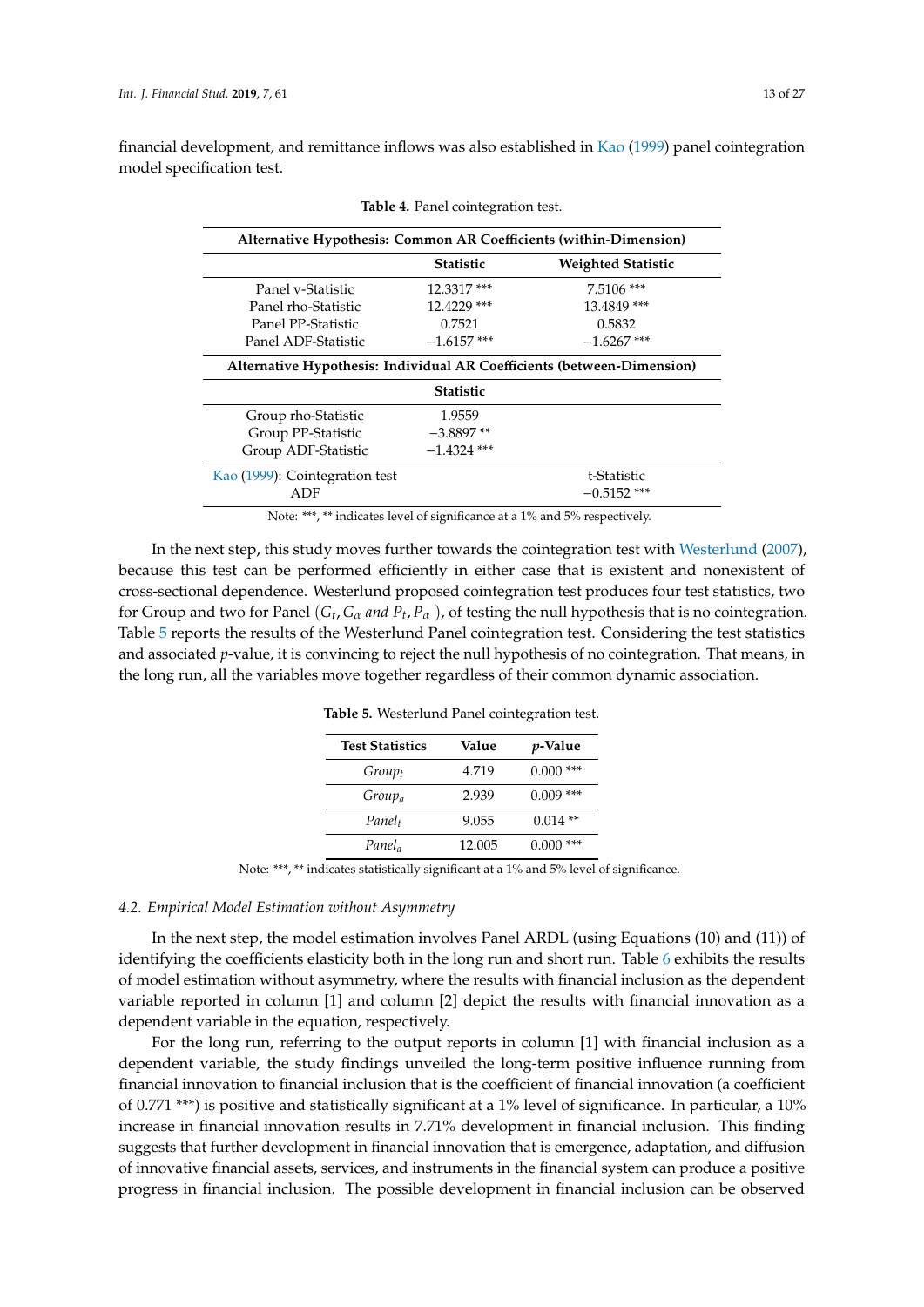with financial innovation embraced in the financial system in South Asian countries. It is because financial diversifications, the expansion of financial services coverage and offering improved financial instruments in the financial system, which is the ultimate result from financial innovation thus, assists in bringing financially deprived population into the formal financial system.

<span id="page-13-0"></span>

|                |                       | <b>Empirical Model Estimation</b>                                                           |
|----------------|-----------------------|---------------------------------------------------------------------------------------------|
|                |                       | Financial Inclusion as Dependent Variable [1] Financial Inclusion as Dependent Variable [2] |
|                | Long-run elasticities |                                                                                             |
| <b>FIN</b>     | $0.771$ *** $(0.306)$ |                                                                                             |
| IFI            |                       | $0.566$ *** $(0.167)$                                                                       |
| FD.            | $0.010$ *** $(0.003)$ | $0.776 * (0.017)$                                                                           |
| RE             | $0.032$ *** $(0.008)$ | $0.108$ ** $(0.082)$                                                                        |
|                | Short-run elasticizes |                                                                                             |
| $ECT(-1)$      | $-0.859$ *** (0.093)  | $-0.582**$ (0.576)                                                                          |
| <b>AFIN</b>    | $0.254$ *** $(0.490)$ |                                                                                             |
| <b>AIFI</b>    |                       | $0.095$ ** $(0.824)$                                                                        |
| <b>AFD</b>     | $0.048$ ** $(0.010)$  | 0.027(0.055)                                                                                |
| ARE.           | $-0.043(0.022)$       | $0.042$ ** $(0.108)$                                                                        |
| $\subset$      | $0.161$ *** $(0.351)$ | $-1.80$ ** $(1.651)$                                                                        |
| Hausman test   | 1.02(0.627)           | 0.92(0.342)                                                                                 |
| Log-likelihood | 100.6903              | 83.81886                                                                                    |

|  | Table 6. Model estimation results without asymmetry. |  |  |
|--|------------------------------------------------------|--|--|
|  |                                                      |  |  |

Note: \*\*\*, \*\* indicates level of significance at a 1% and 5% respectively.

In regards to controlling variables that are financial development and remittance inflows, the effect running to financial inclusion also observed positively linked. More precisely, the effect of financial development (a coefficient of 0.010) being positive in sign and statistically significant at a 1% level of significance, is implying that future financial development in the south Asian economy can boost the speed of the financial inclusion process in the economy. The underlying reason for augmentation in financial inclusion is financial services availability, institutional effectiveness, and services efficiency, which play a motivational role in encouraging people to enjoy existing financial facilities, and eventually large segments of the population will be under the head of the financial system. On the other hand, foreign remittance inflows induce (a coefficient of 0.032) positive progress in financial inclusion. This study observed, in particular, 10% additional inflows of foreign remittance in the economy can result in the acceleration in the speed of financial inclusion by 0.32%. This finding suggests that excess money flows to households encourage them to transform their status from unbanked to financial integration by availing financial instruments for savings with the intention of future financial security and financial services for executing financial transactions, such as mobile banking, internet banking, and so forth.

For the short-run, the coefficient of the lagged error correction term (a coefficient of −0.895) is negative and statistically significant at a 1% level of significance, which is confirming the average speed of correction towards the long run equilibrium from any prior year shocks is considerable. Dealing with short-run elasticities running from financial innovation, financial development, and remittance inflows, this study observed both the financial innovation (a coefficient of 0.254) and financial development (a coefficient of 0.048) positively induced the process of financial inclusion. In particular, south Asian countries can experience positive development in financial inclusion by 2.54% and 0.48%, respectively with a 10% increase in financial innovation and financial development in the financial system. Meanwhile, foreign remittance produces a statistically insignificant impact on financial inclusion even though the elasticity of foreign remittance flow (a coefficient of −0.042) is negative in sign. The Hausman test ultimately shows that it is impossible to reject the homogenous constraint in long-term equilibrium at a 1% level of significance, meaning the PMG estimator is suitable and effective for estimation of the pooling long-term coefficients.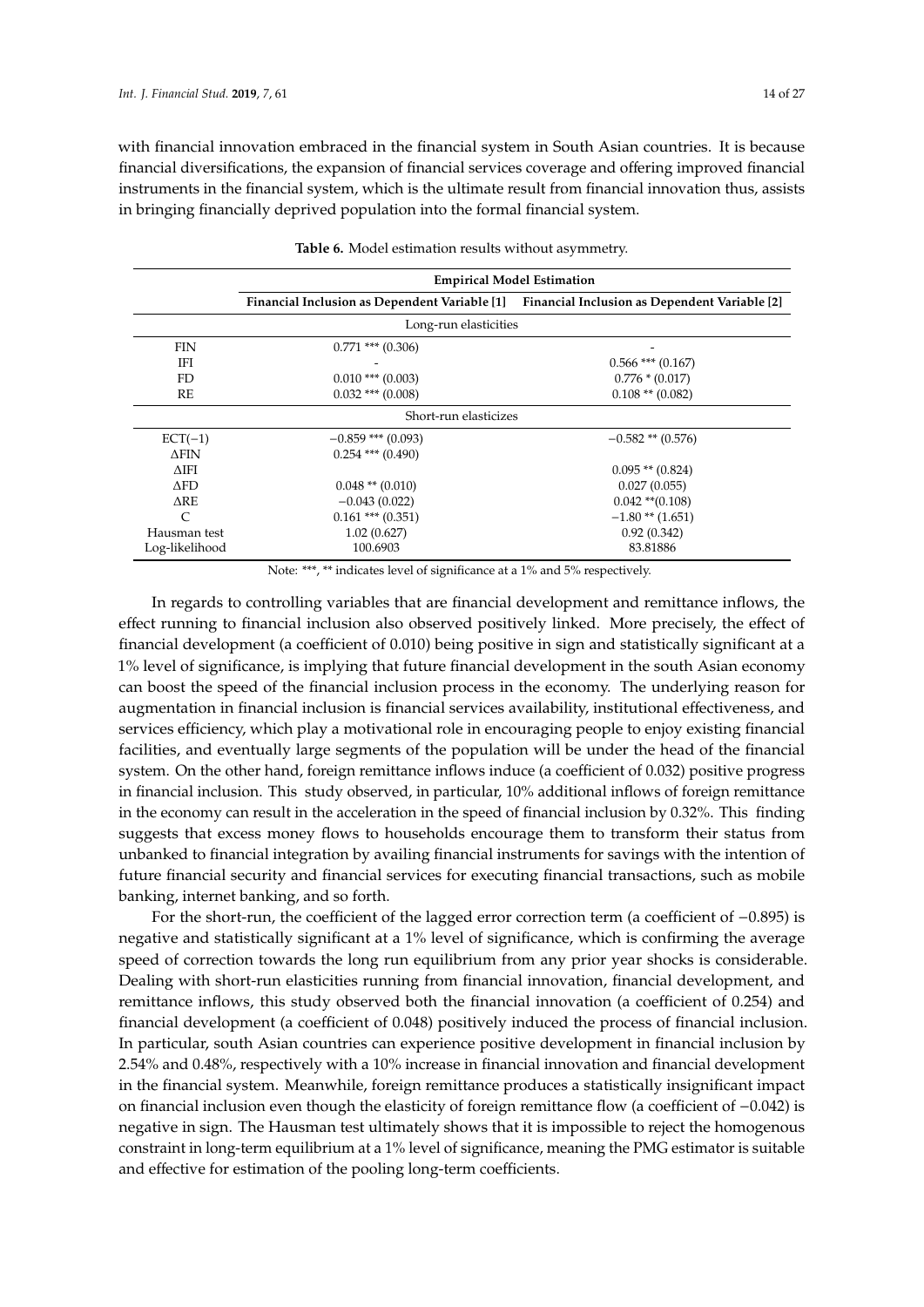Referring to the results reported with financial innovation as the dependent variable (see Table [7,](#page-14-0) column [2]). For the long run, study findings disclosed the effect running from financial inclusion (a coefficient of 0.566), financial development (a coefficient of 0.776), and foreign remittance inflows (a coefficient of 0.108) in the development process of financial innovation in the financial system is positively linked and all the coefficients are statistically significant at a 1% level of significance. In particular, dealing with the financial inclusion effect on financial innovation, a 10% increase in financial inclusion was observed which can result in 5.66% development in financial innovation. The plausible interpretation is that with the increase of access to financial services by the population results in the higher financial demand in a diversified manner, implying that a financial system expects innovative financial assists, services and instruments availability for satisfying the continuous financial demand by the society. Thus, intensify financial innovation flourishment with the help of financial inclusion in the economy. Further, dealing with the nexus between financial development-led financial innovations, this study observed, in particular, 10% increases in financial development can augment the financial innovation process by 7.76%. This finding depicts financial development in the economy creates an ambiance favoring the embrace of new and innovative financial assets, services, and instruments by financial institutions so as to serve the growing financial demands in the economy. The study also divulges the positive association between foreign remittances inflows and financial innovation that is the 10% additional inflow of remittance results 1.08% enhancement in financial innovation. The possible interpretation stands in explaining the relationship that is households having an excess money supply, which induces savings propensity with future investment. Therefore, financial system experienced investment diversification demand from households and induced financial institutions to adopt innovative financial assets and services for satisfying the persistent demand from potential investors.

<span id="page-14-0"></span>

| <b>Model Estimation</b>               |                                                                                                                    |                                      |  |  |  |  |
|---------------------------------------|--------------------------------------------------------------------------------------------------------------------|--------------------------------------|--|--|--|--|
|                                       | <b>Financial Inclusion as Dependent Variable</b><br><b>Financial Innovation as Dependent Variable [2]</b><br>$[1]$ |                                      |  |  |  |  |
|                                       |                                                                                                                    | Panel-A: Long-run model coefficients |  |  |  |  |
| $FIV^+$                               | $0.260$ *** $(0.187)$                                                                                              |                                      |  |  |  |  |
| $FIV^-$                               | $0.705$ ** $(0.548)$                                                                                               |                                      |  |  |  |  |
| $FIC^+$                               |                                                                                                                    | $0.036$ ** $(0.098)$                 |  |  |  |  |
| FIC <sup>-</sup>                      |                                                                                                                    | $0.443$ *** $(0.355)$                |  |  |  |  |
| FD.                                   | $0.025$ *** $(0.078)$                                                                                              | $0.218$ *** (0.109)                  |  |  |  |  |
| RE                                    | $0.031$ ** $(0.090)$                                                                                               | $0.115$ *** (0.069)                  |  |  |  |  |
| Panel—B: Short—rum model coefficients |                                                                                                                    |                                      |  |  |  |  |
| $ECT(-1)$                             | $-0.345**$ (0.329)                                                                                                 | $-0.532$ *** (0.217)                 |  |  |  |  |
| $\triangle$ FIV+                      | $0.987$ *** $(0.4267)$                                                                                             |                                      |  |  |  |  |
| $\Delta$ FIV-                         | $0.752$ *** $(0.443)$                                                                                              |                                      |  |  |  |  |
| $\triangle$ IFI+                      |                                                                                                                    | $-0.478(0.201)$                      |  |  |  |  |
| $\triangle$ IFI-                      |                                                                                                                    | $0.478$ *** (0.136)                  |  |  |  |  |
| $\triangle FD$                        | $0.197**$ (0.157)                                                                                                  | $0.160 * (0.195)$                    |  |  |  |  |
| $\Delta$ RE                           | 0.023(0.019)                                                                                                       | $0.403$ *** $(0.128)$                |  |  |  |  |
|                                       |                                                                                                                    | Panel—C: Test of symmetry            |  |  |  |  |
| $W_{LR}$                              | $6.973$ ***                                                                                                        | $15.220$ ***                         |  |  |  |  |
| $W_{\rm SR}$                          | 11.983 ***                                                                                                         | 15.342 ***                           |  |  |  |  |
| Hausman test                          | 11.542 (0.416)                                                                                                     | 9.348 (0.4994)                       |  |  |  |  |
| Log-likelihood                        | 128.394                                                                                                            | 273.983                              |  |  |  |  |

**Table 7.** Empirical model estimation with asymmetry.

Note: \*\*\*, \*\* indicates statistically significant at a 1% and 5% level of significance, respectively. Values in () are standard error.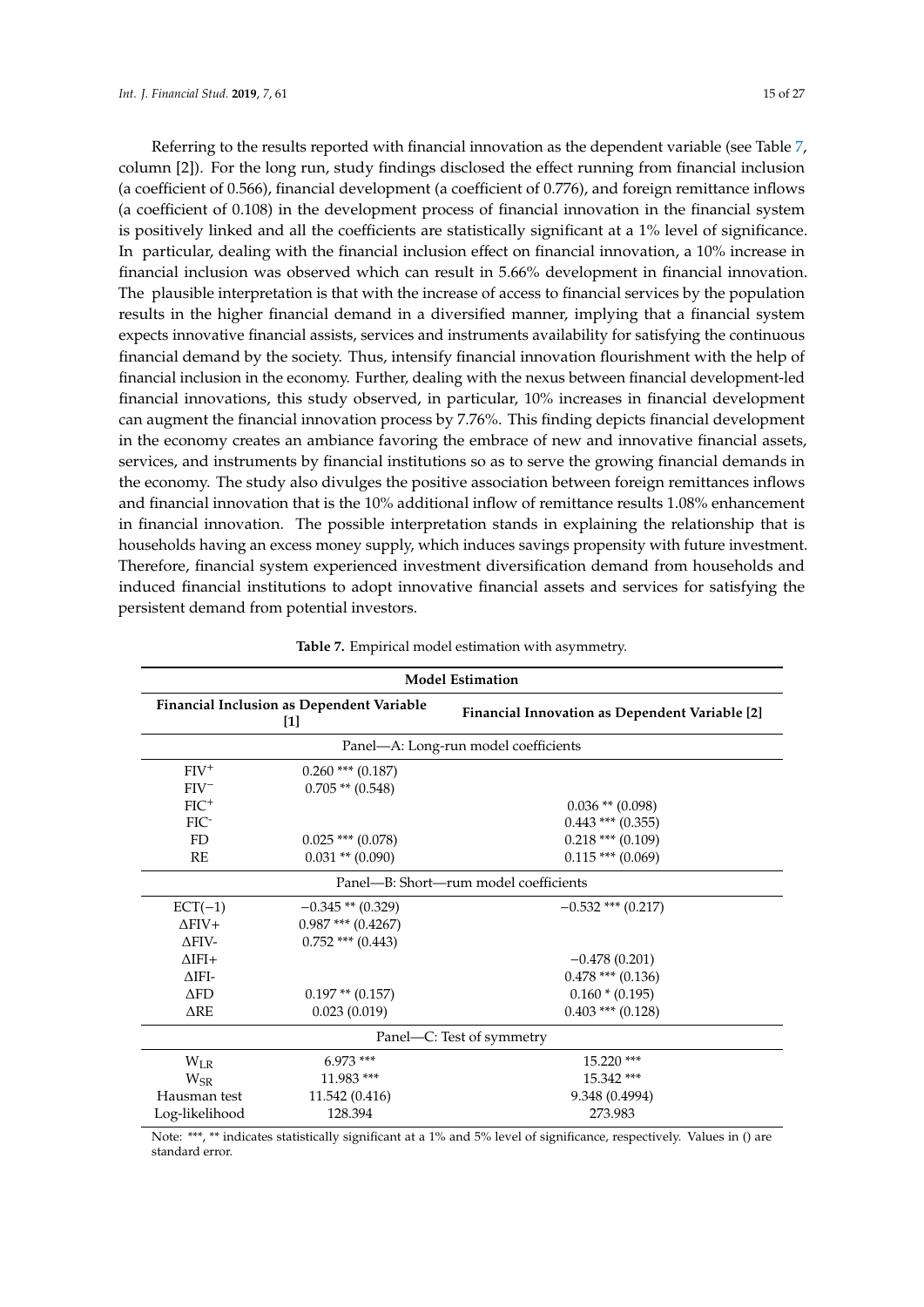For the short run, the error correction term (a coefficient of −0.582) is negative and statistically significant at a 1% level of significance, implying the existence of the short-run association. Considering the coefficients elasticity, it is obvious that financial inclusion (a coefficient of 0.095), financial development (a coefficient of 0.027), and remittance inflows (a coefficient of 0.042) are positively supplementing the process of financial innovation development. However, only the impact running from financial inclusion and remittance inflows are statistically significant at a 1% level of significance. The findings suggest that a growing trend in financial innovation in the short-run can be observed with further improvement in financial inclusion and foreign remittance inflows in South Asian countries. The Hausman test to specify model construction and validation, produces a statistic of 0.92 with a *p*-value of 0.342, providing evidence that PGM is consistent and more efficient in producing precise and reliable results with the pre-specified empirical model.

#### *4.3. Empirical Model Estimation with Asymmetry*

In this section, empirical model estimation involves the asymmetry that is the investigation of positive and negative shocks of the independent variables on the dependent variable. The empirical model estimation results exhibited in Table [7,](#page-14-0) column [1] contains model estimation with financial inclusion as a dependent variable and column [2] contains model output with financial innovation as a dependent variable, respectively.

Considering the results presented in column [1], assessing the long run and short-run asymmetry effects of financial innovation, a standard Wald test was executed with the null hypothesis that is "there are symmetric effects running from financial innovation to financial inclusion. The *Wald test* F-statistics for the long run (a coefficient of  $W_{LR}$  = 6.973) and for the short-run (a coefficient of  $W_{SR}$  = 11.983) clearly reject the null hypothesis in both situations. Alternatively, the *Wald test* statistics confirm the asymmetry effect running from financial innovation to financial inclusion. In regards to model consistency and precision in the empirical estimation, the Hausman test produces statistics of 11.542 with a statistically insignificant *p*-value of 0.416, confirming that the empirical model is consistent and more efficient in producing variables elasticities.

For the long run, it is ostensible that both positive shocks (a coefficient of 0.260) and negative shocks (a coefficient of 0.750) in financial innovation are positively linked with financial inclusion. These study findings imply that future changes experienced by financial innovation in either direction that increases or decreass in both situations, financial inclusion is affected. In particular, a 10% increase in positive shocks in financial innovation can result in 2.6% growth in financial inclusion, meanwhile, a 10% decrease in financial innovation can cause 7.05% declined trend in financial inclusion. The magnitude of the negative shock is greater than the elasticity of the positive shock of financial innovation on financial inclusion. On the other hand, for the short-run it is palpable that, like long run model, the positive shocks (a coefficient of 0.987) and negative shocks (a coefficient of 0.752) in financial innovation are positively linked to financial inclusion. More precisely, a 10% growth in positive shocks in financial inclusion can result in a 9.87% improvement in financial inclusion, meanwhile, a 10% decrease in financial inclusion can cause a 7.52% deterioration in financial inclusion. The study findings suggest that the contraction financial policy might have adverse causes in the process of financial innovation and the eventual outcome could be experienced by the economy by obstructing the development process of financial inclusion with greater intensity. Therefore, financial policy pertinent to financial stability and financial expansion is inevitable in order to augment the existing financial inclusion trend in the economy with innovative financial assets and services in the form of financial innovation.

For control variables, in the long run, the effect running from financial development (a coefficient of 0.025) and remittance inflows (a coefficient of 0.031) are positive and statistically significant at a 1% level of significance. Furthermore, in the short run, analogous to the long run, the influence running from financial development (a coefficient of 0.197) and remittance inflows (a coefficient of 0.023) also depicts positively with financial inclusion.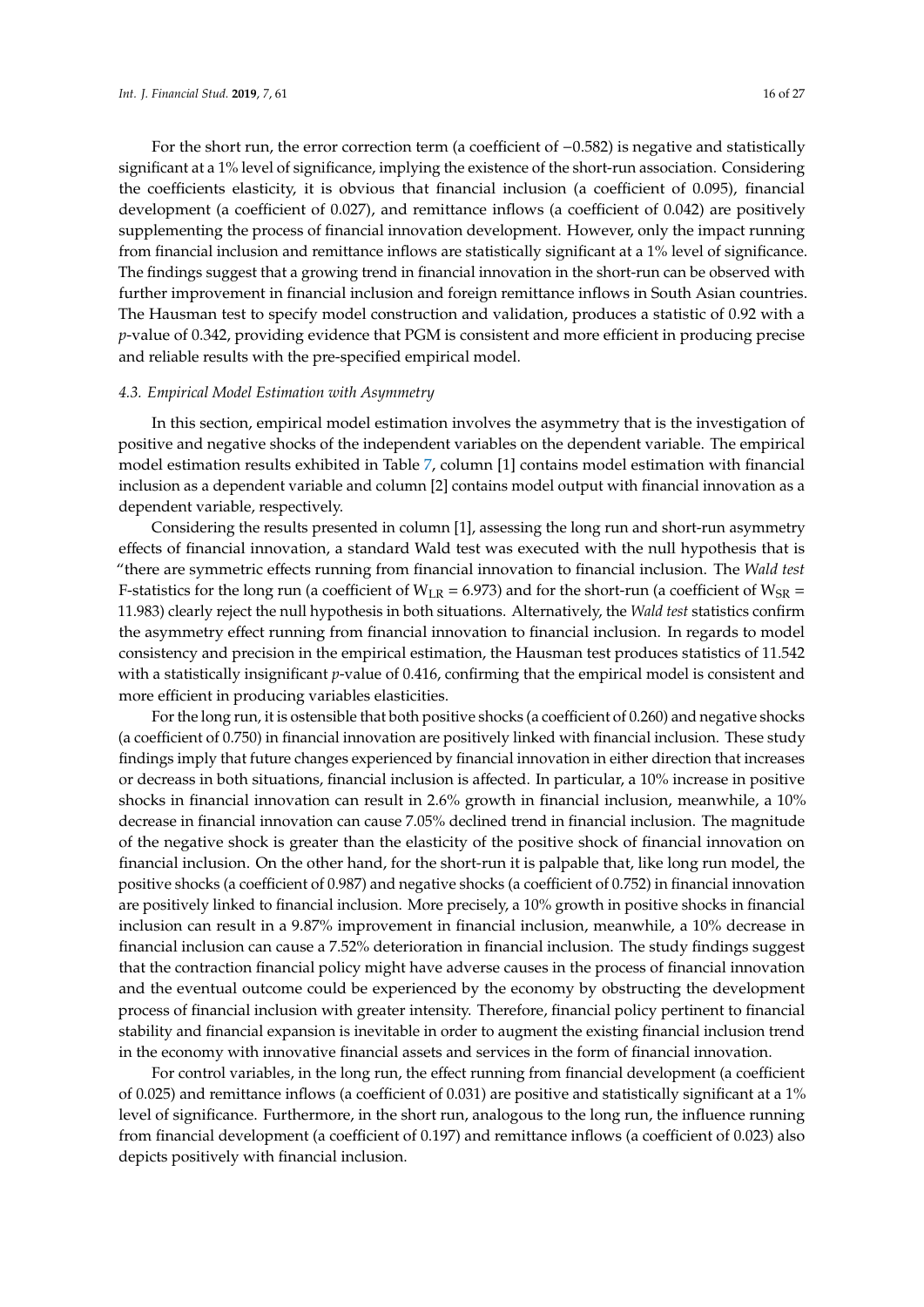Referring to the results conveyed in column [2] with financial innovation as a dependent variable, the presence of asymmetry effects of financial inclusion on financial innovation both in the long run and in the short-run were investigated by applying the standard Wald test suggested with the null hypothesis of symmetry. The Wald test F-statistics in the long run (a coefficient of 15.220) and in the short-run (a coefficient of 15.342) are statistically significant at a 1% level of significance, implying the rejection of the null hypothesis. The study findings suggest asymmetry effects running from financial inclusion to financial innovation, which is applicable in both the long run and short run. In regards to the positive and negative shocks in financial inclusion, this study observed in the long-run, positive shocks (a coefficient of 0.036) and negative shocks (a coefficient of 0.443) were positively linked with financial innovation. In particular, a 10% increase in financial inclusion can result in a 0.36% increase in financial innovation. On the other hand, a 10% decrease in financial inclusion can decrease the financial innovation evolvement in the financial system by 4.443%. It is clearly manifested that negative shocks in financial inclusion produce significant magnitudes of positive shocks in financial inclusion. Therefore, it is imperative to formulate financial policies in such a way so as the existing process of financial inclusion moves with ease without facing any blockage, because of the impediment in financial inclusion adversely deterring the normal process of financial innovation.

For the short-run, the coefficient of the error correction term was observed to be negative and statistically significant, implying the existence of a short-run convergence between financial innovation and financial inclusion. Considering the short-run coefficients, the study findings divulge a positive shock in financial inclusion is (a coefficient of  $-0.478$ ) negatively linked to financial innovation. However, the magnitude is statistically insignificant. Therefore, in the positive variation of financial inclusion did not make any considerable impact on financial innovation. In contrast, the negative shock (a coefficient of 0.478) in financial inclusion is also positively associated and the coefficient is statistically significant at a 1% level of significance. These findings suggest that a 10% decrease in financial inclusion results in a decrease trend in financial innovation by 4.78%. In line with the study findings regarding a negative variation in financial inclusion is critical for innovativeness in the financial system. That is why, the speed of financial inclusion might not be hampered due to financial policy, if so happened, financial innovation also affected at large.

For control variables, namely, financial development and remittance inflows, it is apparent from the finding that the coefficients elasticities, such as financial development (a coefficient of 0.443) and remittance inflows (a coefficient of 0.218), exhibited a positive relationship. The study findings suggest that future development in the financial sector could explore more opportunities in the economy for the adaptation and diffusion of financial innovation, which eventually allows greater financial diversity with innovative financial instruments, services, and institutions. Further, the continual inflows of foreign remittance also intensifies the demand for financial products and services that are the processes of financial innovation will receive a positive injection for further development.

#### *4.4. Post Model Estimation with System-GMM Specification*

In the next step, this study moved to investigate the robustness of the pre-specified empirical model for explaining the nexus between financial inclusion and financial innovation. Table [8](#page-17-0) reports the results of the System-GMM empirical model. Panel-A indicates the short-run model estimation with a symmetry test along with the coefficient of error correction term and Panel-B exhibits the long-run model estimation with the symmetry test. From the model stability and validity diagnostic test statistics that are the conventional AR (2) and Sargan test, it was observed that the null hypothesis was not rejected at a 1% level of significance, implying that all regressors were valid instruments. This conclusion is applicable for both models. For investigating the symmetric relation, a standard Wald test was performed with the null hypothesis of symmetry in both the long run and short run. For the short run, the findings from the Wald test with financial inclusion as the dependent variable was (a coefficient of  $W_{\text{SR}} = 12.705$ ) and Wald test with financial innovation as the dependent variable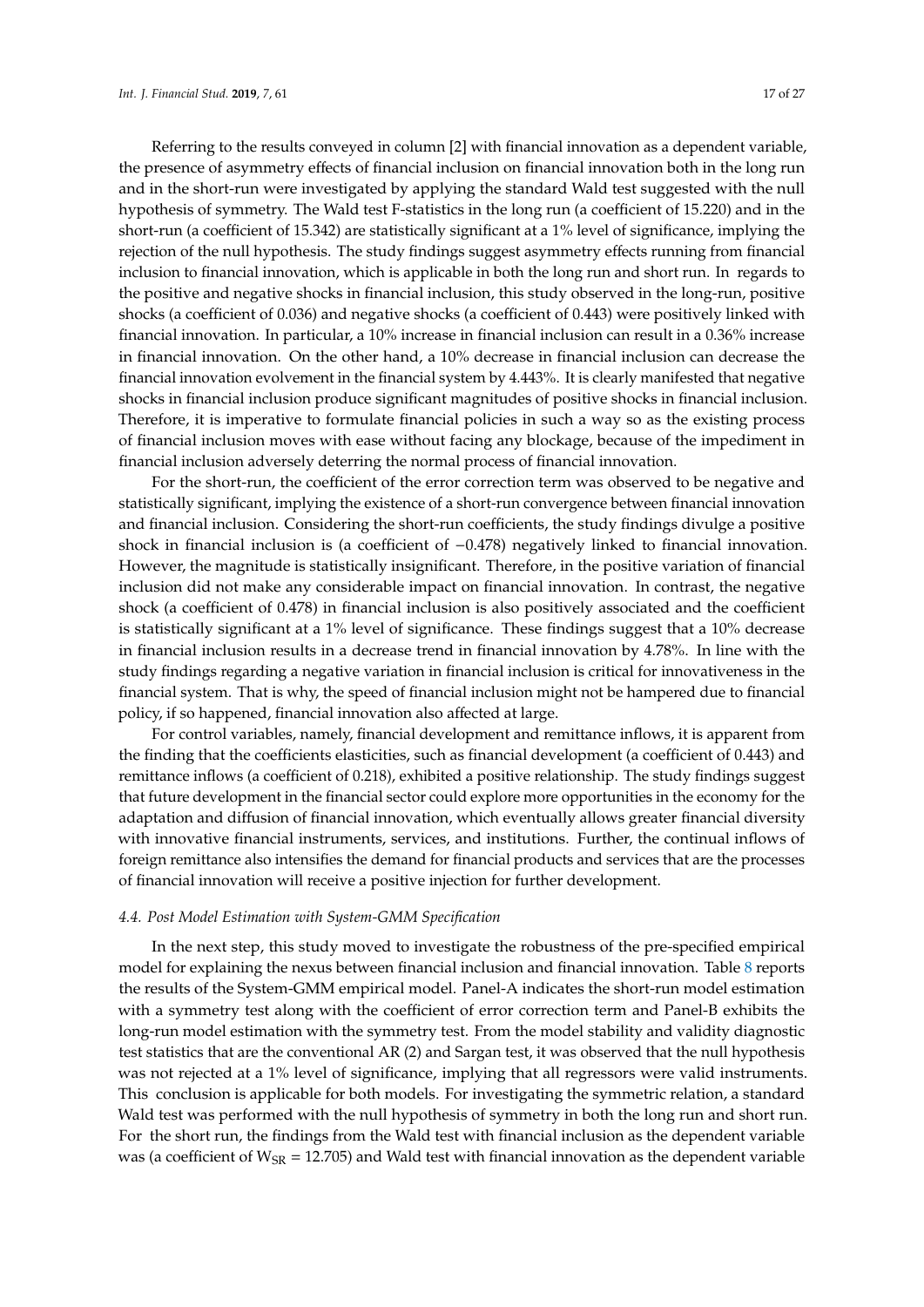was (a coefficient of  $W_{SR}$  = 18.873). This finding suggests that in the short-run, the relationship between financial innovation and financial inclusion is asymmetric.

<span id="page-17-0"></span>

|                  | <b>Model Estimation</b>         |                                                                                              |  |  |  |
|------------------|---------------------------------|----------------------------------------------------------------------------------------------|--|--|--|
|                  |                                 | Financial Inclusion as Dependent Variable [1] Financial Innovation as Dependent Variable [2] |  |  |  |
|                  | Panel-A: short-run coefficients |                                                                                              |  |  |  |
| $IFI(-1)$        | $0.537$ *** [0.108]             |                                                                                              |  |  |  |
| $FIN(-1)$        |                                 | $0.857$ *** [0.060]                                                                          |  |  |  |
| $\Lambda$ IFI+   |                                 | $0.029$ ** $[0.659]$                                                                         |  |  |  |
| $\triangle IFI-$ |                                 | $0.815**$ [0.620]                                                                            |  |  |  |
| $\Delta$ FIN+    | $0.059$ ** $[0.064]$            |                                                                                              |  |  |  |
| $\Delta$ FIN-    | $0.026$ ** $[0.036]$            |                                                                                              |  |  |  |
| Speed of         | 0.534                           | 0.763                                                                                        |  |  |  |
| adjustment       |                                 |                                                                                              |  |  |  |
| AR(2)            | 0.418(0.675)                    | $-1.324(0.553)$                                                                              |  |  |  |
| Sargon test      | 55.694 (0.156)                  | 63.260 (0.723)                                                                               |  |  |  |
| $W_{SR}$         | 12.705**                        | 18.873 (0.000)                                                                               |  |  |  |
|                  | Panel-B: long-run               |                                                                                              |  |  |  |
| $IFI+$           |                                 | $0.560$ ** [0.252]                                                                           |  |  |  |
| $IFI-$           |                                 | $0.255$ *** [1.318]                                                                          |  |  |  |
| $FIN+$           | $0.064$ *** $[0.035]$           |                                                                                              |  |  |  |
| $FIN-$           | $0.033$ *** [0.088]             |                                                                                              |  |  |  |
| $W_{LR}$         | 21.607***                       | 25.983 ***                                                                                   |  |  |  |
|                  | Control variable                |                                                                                              |  |  |  |
| FD               | $0.016$ *** $[0.074]$           | $1.118$ *** [0.148]                                                                          |  |  |  |
| RE               | $0.018$ *** [0.237]             | $0.769$ *** [0.102]                                                                          |  |  |  |

|  |  | Table 8. Short- and long-run generalized method of moments (GMM) estimates and symmetry tests. |  |  |
|--|--|------------------------------------------------------------------------------------------------|--|--|
|--|--|------------------------------------------------------------------------------------------------|--|--|

None: \*\*, \*\*\* denotes level of significant at a 5% and 1% respectively. Values at parenthesis () indicates standard error.

Finally, in the long-run symmetry, this study observed that the Wald test statistics (a coefficient of  $W_{LR}$  = 20.607, and  $W_{LR}$  = 25.983) in both models were statistically significant at a 1% level of significance. The results of the Wald test ascertain the existence of an asymmetric relationship between financial innovation and financial inclusion. This conclusion is applicable for both empirical models.

#### *4.5. Panel Granger-Casualty with System-GMM Specification*

This section moved to investigate the directional causality between financial inclusion, financial innovation, financial development, and remittance inflows. To accomplish this, the process initiated by [Shabani and Shahnazi](#page-26-15) [\(2019\)](#page-26-15) with the system-GMM specification was followed. The results of the causality test are exhibited in Table [9.](#page-18-1) The presence of long-term causality in the empirical model can be ascertained by observing the coefficients of ECT of each model. For long-run causality, the coefficient of error correction term, in particular when financial inclusion, financial innovation, and remittance inflows are considered as the dependent variable, are negative in sign and statistically significant at a 1% level of significance. More precisely, the study findings divulge bidirectional casualty between financial innovation and financial inclusion [IFI  $\leftrightarrow$  FIN], implying that in south Asian economy feedback hypothesis holds in explaining the causal relationship between financial inclusion and financial development.

For short-run causality, the study findings unveiled a number of the casual relationship among research variables. In particular, the feedback hypothesis holds for explaining the relationship between financial inclusion and financial innovation [IFI  $\leftrightarrow$  FIN], remittance inflows and financial inclusion [IFI  $\leftrightarrow$  RE]. These findings suggest that in the short run, any further development in either variable namely, financial inclusion, financial innovation, and remittance inflows, show that the ultimate effects can be observed in the associated variables. Furthermore, the study findings unveiled unidirectional causality running from financial development to financial inclusion  $[FD \rightarrow IFI]$  and financial development to remittance inflows [FD  $\rightarrow$  RE].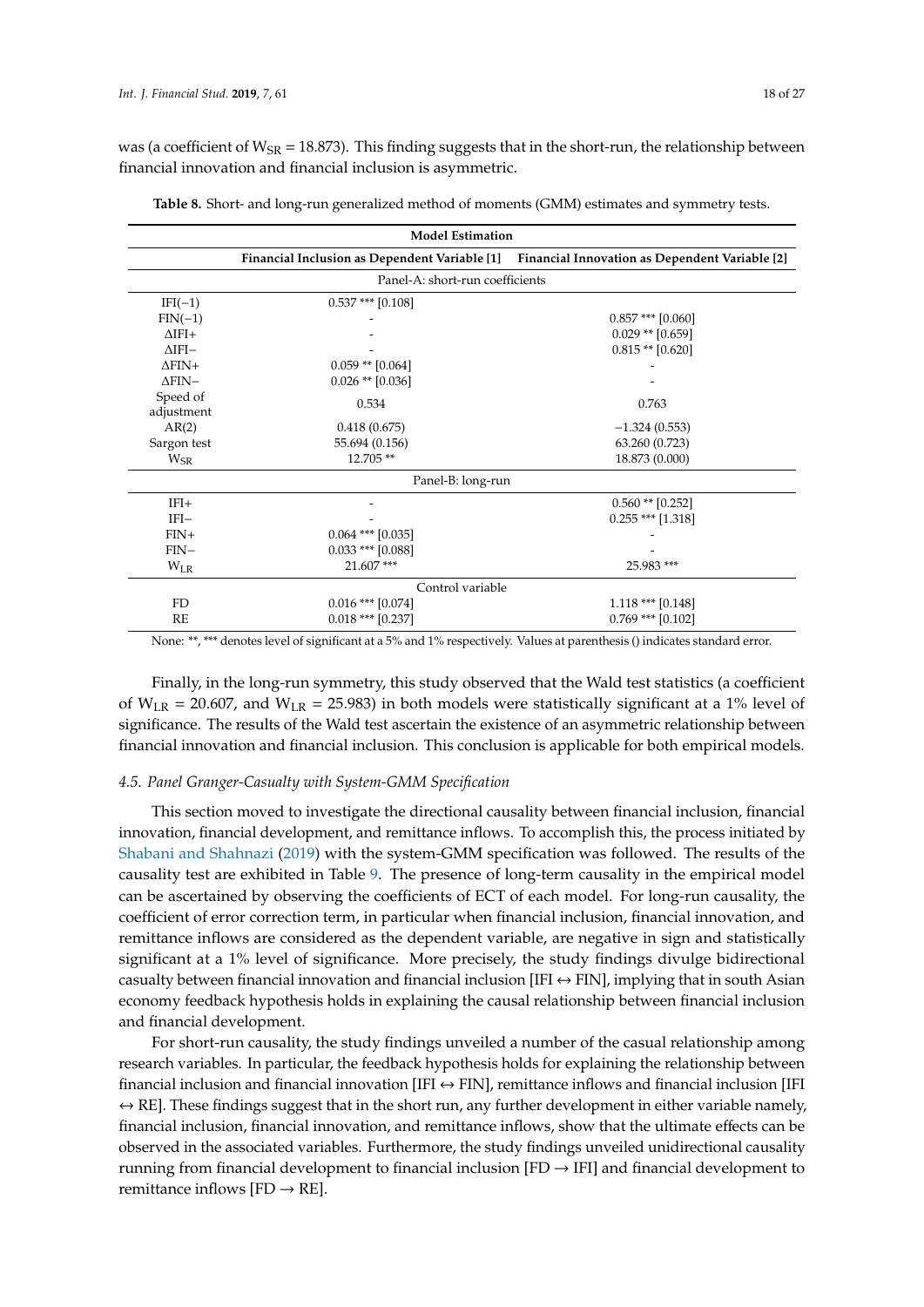<span id="page-18-1"></span>

| Dependent Variable | <b>Short-Run Casualty</b> |                          |                          | Long-Run Causality |               |          |
|--------------------|---------------------------|--------------------------|--------------------------|--------------------|---------------|----------|
|                    | IFI                       | <b>FIN</b>               | FD                       | <b>RE</b>          | $ECT(-1)$     | Remarks  |
| IFI                | $\overline{\phantom{a}}$  | $8.347***$               | 0.554                    | $14.682$ ***       | $-0.0253$ *** | Presence |
| <b>FIN</b>         | $12.250$ ***              | $\overline{\phantom{0}}$ | $4.534**$                | 1.411              | $-0.165**$    | Presence |
| FD                 | 0.155                     | $13.092$ ***             | $\overline{\phantom{0}}$ | 1.854              | 0.135         |          |
| RE                 | $12.180$ ***              | 1.774                    | $9.184$ ***              |                    | $-0.773$ ***  | Presence |

**Table 9.** Causality test with GMM specification.

Note: \*\*\*, \*\* indicates statistically significant at a 1% and 5% level of significance, respectively.

#### <span id="page-18-0"></span>**5. Summary and Concluding Remarks**

The relationship between financial innovation and financial inclusion is yet to undergo extensive empirical investigation. This study, therefore, intended to mitigate the existing research gap by unsheathing new insights pertinent to explain how financial inclusion and financial innovation behave in the financial system due changes appeared in either variable. As a sample, we considered six (06) South Asian countries covering a span of period 1990M1−2018M12. This study used monthly data for empirical model estimation, which was exported from a central bank database of respective countries. For the empirical investigation, a number of econometric methodologies were employed including, PGM Panel ARDL proposed by [Pesaran et al.](#page-25-20) [\(1999\)](#page-25-20) and non-linear Panel ARDL by the following model specifications proposed by [Shin et al.](#page-26-12) [\(2014\)](#page-26-12). Furthermore, by establishing the directional causality between financial innovation, financial inclusion, remittance, and financial development, the Granger-causality test with System-GMM specification following [Shabani and Shahnazi](#page-26-15) [\(2019\)](#page-26-15) were applied. The key findings of this study are stated below:

First, referring to empirical model estimation with symmetry assumption (see, Table [7\)](#page-14-0). Study findings established a positive association between financial innovation and financial inclusion both in the long run and short run. These findings suggesting that financial sector development either encouraging adaption of improving financial services, instruments and institutions can progressively encourage financial innovativeness in the financial system and vice-versa. Furthermore, for ensuring financial efficiency or ensuring financial services easy access to the society and the pull unbanked population into the formal financial system in both cases, the eventual effects can be observed in financial inclusion and financial innovation. Hence, it can be assumed that a bidirectional relationship prevails between them.

Second, the empirical model estimation with asymmetry assumption, study findings suggesting that both financial innovation and financial inclusion will be experienced greater intensity in either case of improvement in the financial system such as financial innovativeness or financial integration. Considering the asymmetric response that is positive and negative shocks, we observed that in the case of financial innovation both positive and negative shocks are positively linked with financial inclusion. On the other hand, the asymmetric effects of financial inclusion that is positive and negative shocks on financial innovation also positively associated. Therefore, it is important to monitor and take necessary initiatives by financial regulatory authorizes concentrating financial development so that the growth trend in financial innovation and financial inclusion remain stable, especially in the long term.

Third, considering the output of the Granger causality test. A feedback hypothesis holds explaining the causality between financial inclusion and financial innovation both in the long run and short run. The study findings suggested that financial sector development with either variable amplification that is, financial innovation or financial inclusion, the subsequent effect be observed in another variable. On the other hand, any financial policies anticipated for limiting the financial activities results, not only adverse consequences in financial inclusion, but also in financial innovation.

Considering the results explain above, it is obvious that the intertwined relationship between financial innovation and financial inclusion is critically important for vibrant financial sectors. This is why government and policymakers should consider all aspects of financial innovation and financial inclusion affects, not only each other, but also impacts on economic activities so that fiscal policy can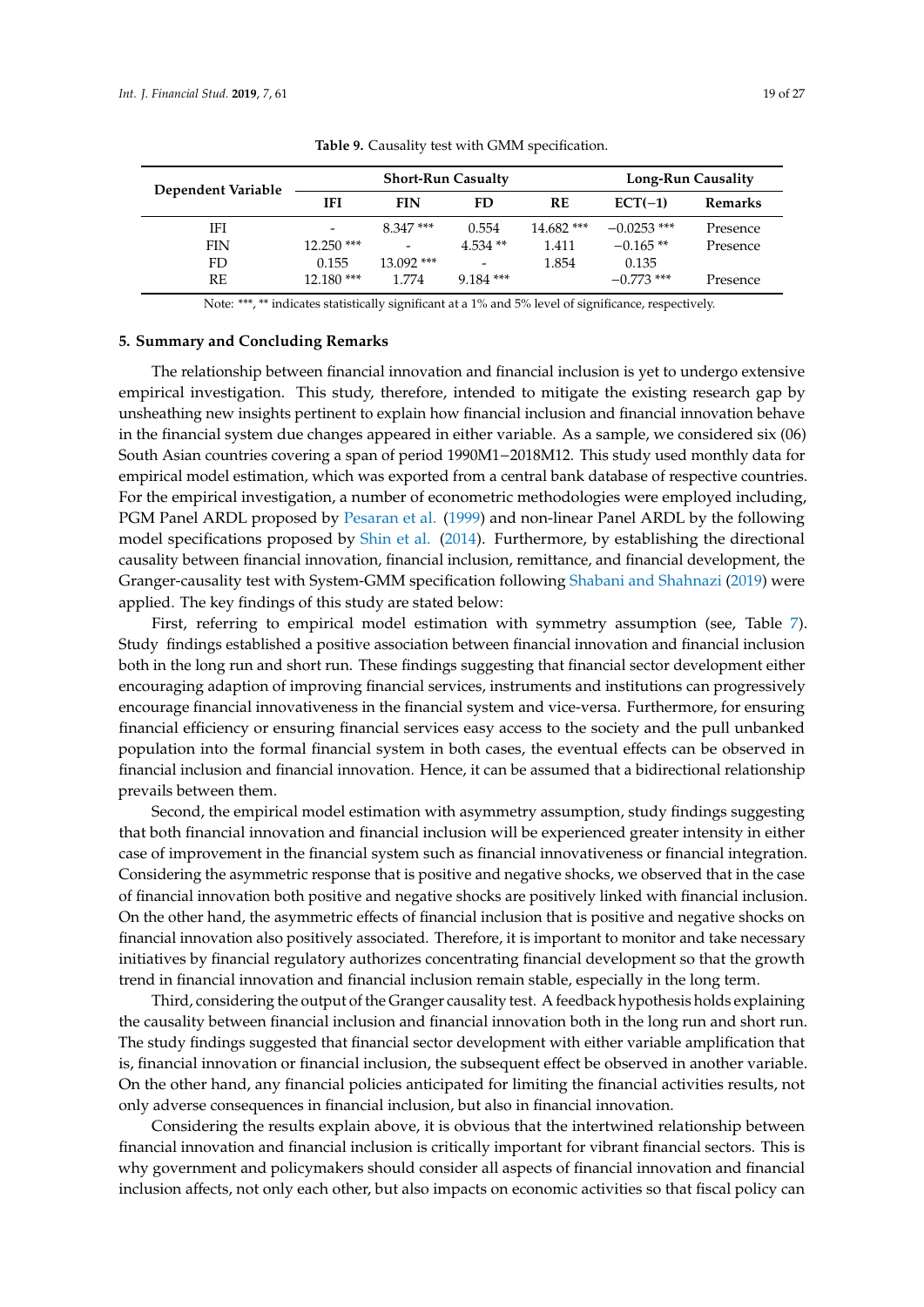effectively guide further development in financial innovation and financial inclusions. In addition, financial institutions should expand their financial activities by incorporating newly emerged financial assets and services that are effectively work-out in other countries and allow financial services to all with easy access.

**Author Contributions:** The concept and design of this article come from J.W. along with model formulation. Data collection, empirical study review of conceptual development and drafting done by M.Q. In final editing and overall development effort contribute by authors in the article, the ration of contribution equally likely.

**Funding:** This research received no external funding.

**Conflicts of Interest:** The authors declare no conflicts of interest.

### <span id="page-19-0"></span>**Appendix A Details of Financial Innovation and Financial Inclusion Index Construction Financial Innovation**

Financial innovation, according to [Tufano](#page-26-2) [\(2002\)](#page-26-2), is the process of emergence, diffusion, and popularization of new financial instruments, financial institutions, financial technologies, and financial markets in the economy. The presence of financial innovation in the financial system can be addressed in two different wings, such as product innovation and process innovation. Over the last decade, a number of proxy indicators were used in the empirical study of addressing the effects of financial innovation on various aspects. Aligning with existing literature in this study, we usd three proxy indicators (see, Table [A1\)](#page-19-1) were used and moved to developed the financial innovation index by applying principle component analysis (PCA), which is used as a proxy for financial innovation.

<span id="page-19-1"></span>

| Indicator                            | Definition                                                        | Reference                                                                                                                           |  |
|--------------------------------------|-------------------------------------------------------------------|-------------------------------------------------------------------------------------------------------------------------------------|--|
| M3/M1                                | The ratio of Aggregate money supply to<br>Narrow money            | Dunne and Kasekende (2018); Hye<br>(2009); Mannah-Blankson and Belnye<br>(2004); Qamruzzaman and Wei (2017,<br>2018a, 2018b, 2018c) |  |
| M2/M1                                | The ratio of Broad to narrow money                                | Qamruzzaman and Wei (2017, 2018a,<br>2018b, 2018c)                                                                                  |  |
| Growth of DCP                        | The percentage change in domestic<br>credit to the private sector | Ajide (2015); Michalopoulos et al. (2011)                                                                                           |  |
| Financial innovation composite index |                                                                   |                                                                                                                                     |  |

| Table A1. Financial innovation proxy indicators. |  |  |  |
|--------------------------------------------------|--|--|--|
|--------------------------------------------------|--|--|--|

#### *Financial Inclusion Index*

The importance of financial inclusion emerged due to nearly 3 billion of the population being excluded from formal financial services known as financial exclusion (world bank). The concept of financial inclusion is subject to country-specific financial exclusion and related macroeconomic variables. Therefore, no agreeable and consensus definition is yet to appear in finance literature. Financial inclusion, according to [Gwalani and Parkhi](#page-23-23) [\(2014\)](#page-23-23), is the way of availing and utilizing formal financial services at a lower cost and affordable to reduce informal accounts. In other words, financial inclusion means accessibility, availability, and the use of all formal financial services to all [\(Kumar and Mohanty](#page-24-1) [2011\)](#page-24-1). It is implying that the provision of access to financial services with the minimum cost along with the efficient financial intermediation by the financial system.

Furthermore, addressing the effects of financial inclusion with single indicators is not so straightforward. Since over the period, researchers in empirical studies used a number of proxy indicators see, Table [A2](#page-20-0) and some of the study used the index by constructing more than one indicator.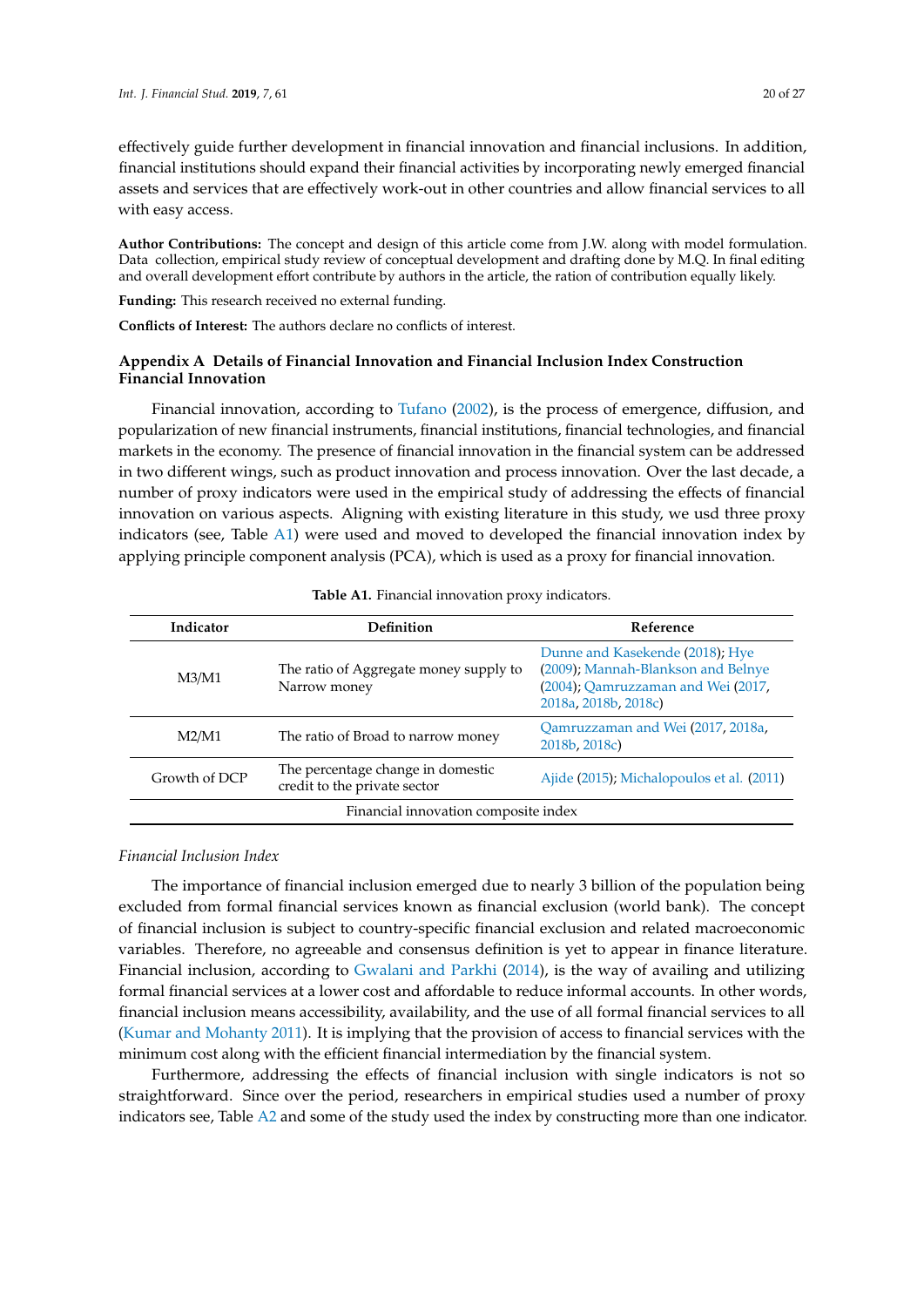<span id="page-20-0"></span>

| Dimension           | <b>Definition</b>                              | Reference                                                                                                    |  |  |
|---------------------|------------------------------------------------|--------------------------------------------------------------------------------------------------------------|--|--|
| Banking penetration | Depositors with commercial Banks               | Adeola and Evans (2017); Evans (2015);<br>Naceur et al. (2015); Sarma (2008, 2012);<br>Mbutor and Uba (2013) |  |  |
| Access              | ATMs per 100,000 adults                        | Adeola and Evans (2017); Mookerjee and<br>Kalipioni (2010); Rasheed et al. (2016)                            |  |  |
|                     | commercial bank branches per<br>100,000 adults | Sarma (2008); Kumar (2013); Rasheed et al.<br>(2016); Gimet and Lagoarde-Segot (2012)                        |  |  |
| Usage               | Credit-credit to the private sector            | Sarma (2008, 2012)                                                                                           |  |  |

**Table A2.** Financial inclusion proxy indicators.

Before empirically investigating the nexus between financial innovation and financial inclusion in south Asian countries, our own index of financial inclusion (IFI) was first constructed. Constructing the index of financial inclusion, the authors closely followed the multidimensional methodology proposed by [Sarma](#page-25-15) [\(2008\)](#page-25-15) with accessibility, availability, and usages of banking services.

First, availability has been measured by two proxy indicators namely, automated teller machines (ATM) per 100,000 adults and commercial bank branches per 100,000 adults following Adeola and [Adeola and Evans](#page-21-0) [\(2017\)](#page-21-0); [Mookerjee and Kalipioni](#page-24-13) [\(2010\)](#page-24-13); [Rasheed et al.](#page-25-10) [\(2016\)](#page-25-10); [Sarma](#page-25-15) [\(2008\)](#page-25-15); [Kumar](#page-24-15) [\(2013\)](#page-24-15); [Rasheed et al.](#page-25-10) [\(2016\)](#page-25-10); [Gimet and Lagoarde-Segot](#page-23-25) [\(2012\)](#page-23-25). Second, accessibility has been measured by the penetration of banking services proxied by the number of depositors with commercial banks per 1000 adults following [Adeola and Evans](#page-21-0) [\(2017\)](#page-21-0). [Evans](#page-23-24) [\(2015\)](#page-23-24); [Naceur et al.](#page-24-21) [\(2015\)](#page-24-21); [Sarma](#page-25-15) [\(2008,](#page-25-15) [2012\)](#page-25-24); [Mbutor and Uba](#page-24-22) [\(2013\)](#page-24-22). Third, the proxy was used to measure the usage dimension by the total deposits and credits relative to gross domestic product by following [Sarma](#page-25-15) [\(2008,](#page-25-15) [2012\)](#page-25-24). Table [A2](#page-20-0) represents the financial inclusion proxy indicators of south Asian countries in the year of 2017.

The study now proceeds to estimate the dimension index for each dimension by following the [Sarma](#page-25-15) [\(2008\)](#page-25-15) specification using the following formula:

$$
d_i = \frac{A_i - m_i}{M_i - m_i} \tag{A1}
$$

where  $A_i$  is the actual value of dimension *i*,  $M_i$  is the maximum value of dimension *i*, and  $m_i$  is the minimum value of dimension *i*, respectively, the output from formula ensure that  $0 < d_i < 1$ . The higher the value *d<sup>i</sup>* indicates the higher the achievement in dimension *i.*

For availability dimension, first the dimension index was determined for each dimension, a weighted average dimension index construct by allowing a two-third weight for a bank branch and one-third for the ATM index for the availability dimension as suggested by [Sarma](#page-25-15) [\(2008\)](#page-25-15). The index of financial inclusion then measured, with a given weight such as 1 for the index of bank penetration, 0.5 for Availability and 0.5 for usage, by the normalized inverse Euclidean distance of the point Di from the ideal point  $I = (1, 1, 1, \dots 1)$ . The exact formula is

$$
IFI = 1 - \frac{\sqrt{(1 - P_i) + (0.5 - A_i) + (0.5 - U_i)}}{\sqrt{n}}
$$
(A2)

This study also observed in empirical literatures that financial inclusion is also affected by other macroeconomic variables such as financial development, foreign remittance receipts, microfinance institutions, foreign direct investment, trade openness see, e.g., [\(Aga and Peria](#page-21-8) [2014;](#page-21-8) [Aggarwal et al.](#page-21-9) [2011;](#page-21-9) [Anzoategui et al.](#page-21-10) [2011;](#page-21-10) [Chowdhury](#page-22-23) [2011\)](#page-22-23). Therefore, enhancing estimation robustness, two more variables pertinent to the existing literature were included as the control variable namely, financial development and remittance received. To capture the effect of financial development in the model, the commonly used financial development indicator the ratio of broad money to GDP can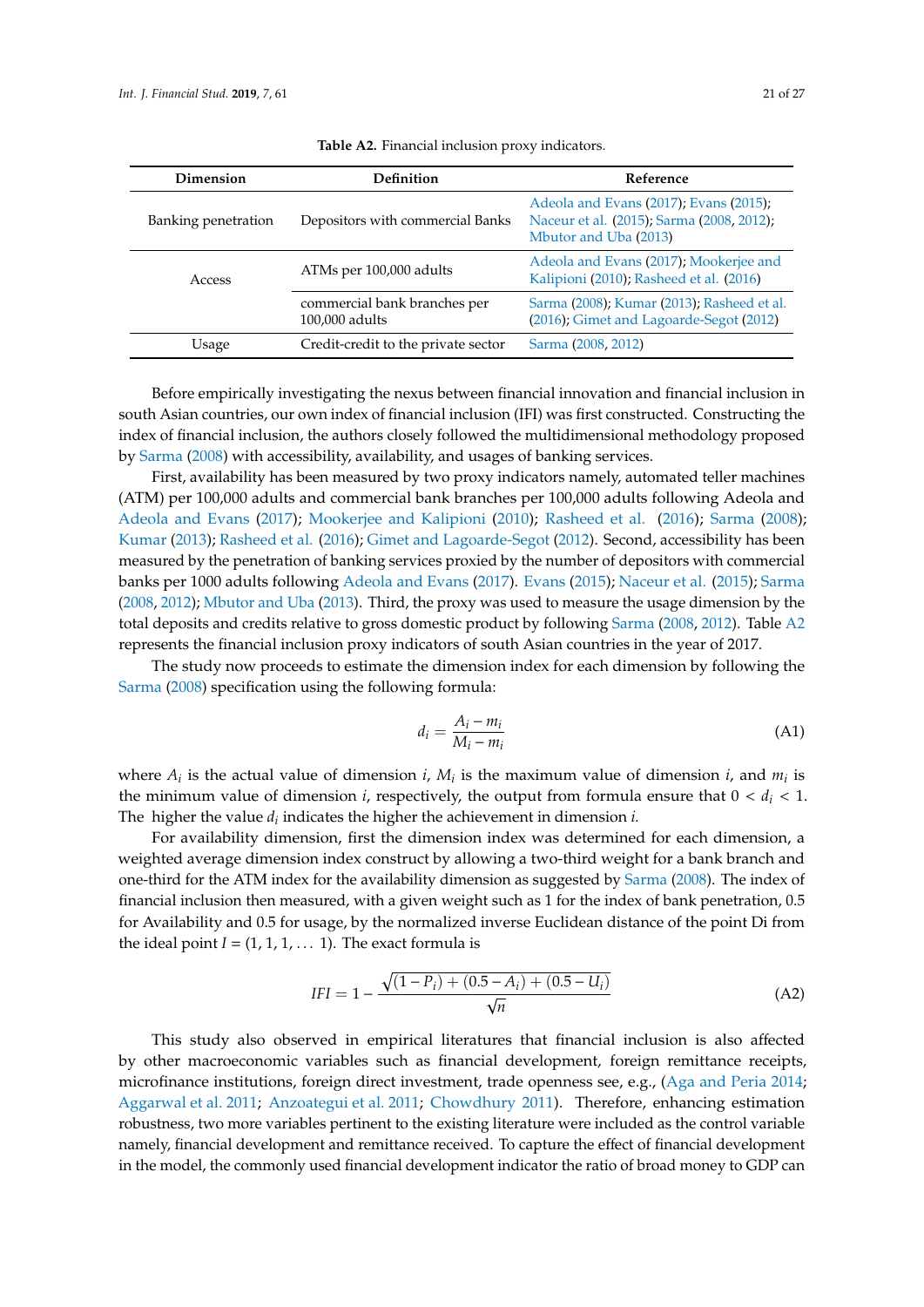be considered see, (Calderó[n and Liu](#page-22-1) [2003;](#page-22-1) [King and Levine](#page-24-23) [1993;](#page-24-23) [Nyamongo et al.](#page-25-25) [2012\)](#page-25-25), In addition, remittance inflows proxied by remittance inflows to GDP (%).

| Variable              | Indicators                                          | Description                                                                                                                                                                                                   | Data Sources                                                                                                                                                                                        |  |
|-----------------------|-----------------------------------------------------|---------------------------------------------------------------------------------------------------------------------------------------------------------------------------------------------------------------|-----------------------------------------------------------------------------------------------------------------------------------------------------------------------------------------------------|--|
| Financial inclusion   | Banking penetration                                 | Depositors with commercial Banks                                                                                                                                                                              | Reserve Bank of India (2019); State<br>Bank of Pakistan (2019); Central<br>Bank of Sri Lanka (2019); Nepal<br>Rastra Bank (2019); Royal<br>Monetary Authority (2019) and<br>Bangladesh Bank (2019). |  |
|                       | Access                                              | ATMs per 100,000 adults                                                                                                                                                                                       |                                                                                                                                                                                                     |  |
|                       |                                                     | commercial bank branches per<br>100,000 adults                                                                                                                                                                |                                                                                                                                                                                                     |  |
|                       | Usage                                               | Credit-credit to the private sector                                                                                                                                                                           |                                                                                                                                                                                                     |  |
|                       | Financial inclusion index                           | Authors calculation using multidimensional methodology proposed by<br>Sarma (2008)                                                                                                                            |                                                                                                                                                                                                     |  |
| Financial Innovation  | M3/M1                                               | The ratio of Aggregate money<br>supply to Narrow money                                                                                                                                                        | Reserve Bank of India (2019); State<br>Bank of Pakistan (2019); Central<br>Bank of Sri Lanka (2019); Nepal<br>Rastra Bank (2019); Royal<br>Monetary Authority (2019) and<br>Bangladesh Bank (2019). |  |
|                       | M2/M1                                               | The ratio of Broad to narrow money                                                                                                                                                                            |                                                                                                                                                                                                     |  |
|                       | Growth of DCP                                       | The percentage change in domestic<br>credit to the private sector                                                                                                                                             |                                                                                                                                                                                                     |  |
|                       | Financial innovation<br>index                       | Authors calculation using Principal component analysis (PCA)                                                                                                                                                  |                                                                                                                                                                                                     |  |
| Financial development | Domestic credit to the<br>private sector (% of GDP) | Domestic credit to private sector<br>refers to financial resources<br>provided to the private sector by<br>financial corporations, such as<br>through loans, purchases of<br>nonequity securities, and trade. | International financial statistics<br>(IMF)                                                                                                                                                         |  |
| Remittance Inflows    | Per capital remittance<br>received                  | Personal remittances comprise<br>personal transfers and<br>compensation of employees.<br>Personal transfers consist of all<br>current transfers in cash or in-kind<br>made or received by resident            | International financial statistics<br>(IMF), World Development<br>Indicator (WB)                                                                                                                    |  |

| Table A3. Variables Descriptions and Sources. |
|-----------------------------------------------|
|                                               |

#### **References**

- <span id="page-21-0"></span>Adeola, Ogechi, and Olaniyi Evans. 2017. Financial inclusion, financial development, and economic diversification in Nigeria. *The Journal of Developing Areas* 51: 1–15. [\[CrossRef\]](http://dx.doi.org/10.1353/jda.2017.0057)
- <span id="page-21-8"></span>Aga, Gemechu Ayana, and Maria Soledad Martinez Peria. 2014. *International Remittances and Financial Inclusion in Sub-Saharan Africa*. Washington, DC: The World Bank.
- <span id="page-21-9"></span>Aggarwal, Reena, Asli Demirgüç-Kunt, and Maria Soledad Martinez Peria. 2011. Do remittances promote financial development? *Journal of Development Economics* 96: 255–64. [\[CrossRef\]](http://dx.doi.org/10.1016/j.jdeveco.2010.10.005)
- <span id="page-21-7"></span>Ajide, Folorunsho M. 2015. Financial Innovation and Sustainable Development in Selected Countries in West Africa. *Innovation in Finance* 15: 85–112. [\[CrossRef\]](http://dx.doi.org/10.7341/20161234)
- <span id="page-21-1"></span>Allen, Franklin. 2011. Trends in Financial Innovation and Their Welfare Impact An Overview. Paper presented at Welfare Effects of Financial Innovation, UK, London, November 10–11.
- <span id="page-21-2"></span>Allen, Franklin, Elena Carletti, Robert Cull, Jun 'QJ' Qian, Lemma Senbet, and Patricio Valenzuela. 2014. The African financial development and financial inclusion gaps. *Journal of African Economies* 23: 614–42. [\[CrossRef\]](http://dx.doi.org/10.1093/jae/eju015)
- <span id="page-21-3"></span>Anderson, Theodore Wilbur, and Cheng Hsiao. 1981. Estimation of dynamic models with error components. *Journal of the American Statistical Association* 76: 598–606. [\[CrossRef\]](http://dx.doi.org/10.1080/01621459.1981.10477691)
- <span id="page-21-10"></span>Anzoategui, Diego, Asli Demirgüç-Kunt, and María Soledad Martínez Pería. 2011. *Remittances and Financial Inclusion: Evidence from El Salvador*. Washington, DC: The World Bank.
- <span id="page-21-4"></span>Arellano, Manuel. 1989. A note on the Anderson-Hsiao estimator for panel data. *Economics Letters* 31: 337–41. [\[CrossRef\]](http://dx.doi.org/10.1016/0165-1765(89)90025-6)
- <span id="page-21-6"></span>Arellano, Manuel. 2003. *Panel data Econometrics*. Oxford: Oxford University Press.
- <span id="page-21-5"></span>Arellano, Manuel, and Stephen Bond. 1991. Some tests of specification for panel data: Monte Carlo evidence and an application to employment equations. *The Review of Economic Studies* 58: 277–97. [\[CrossRef\]](http://dx.doi.org/10.2307/2297968)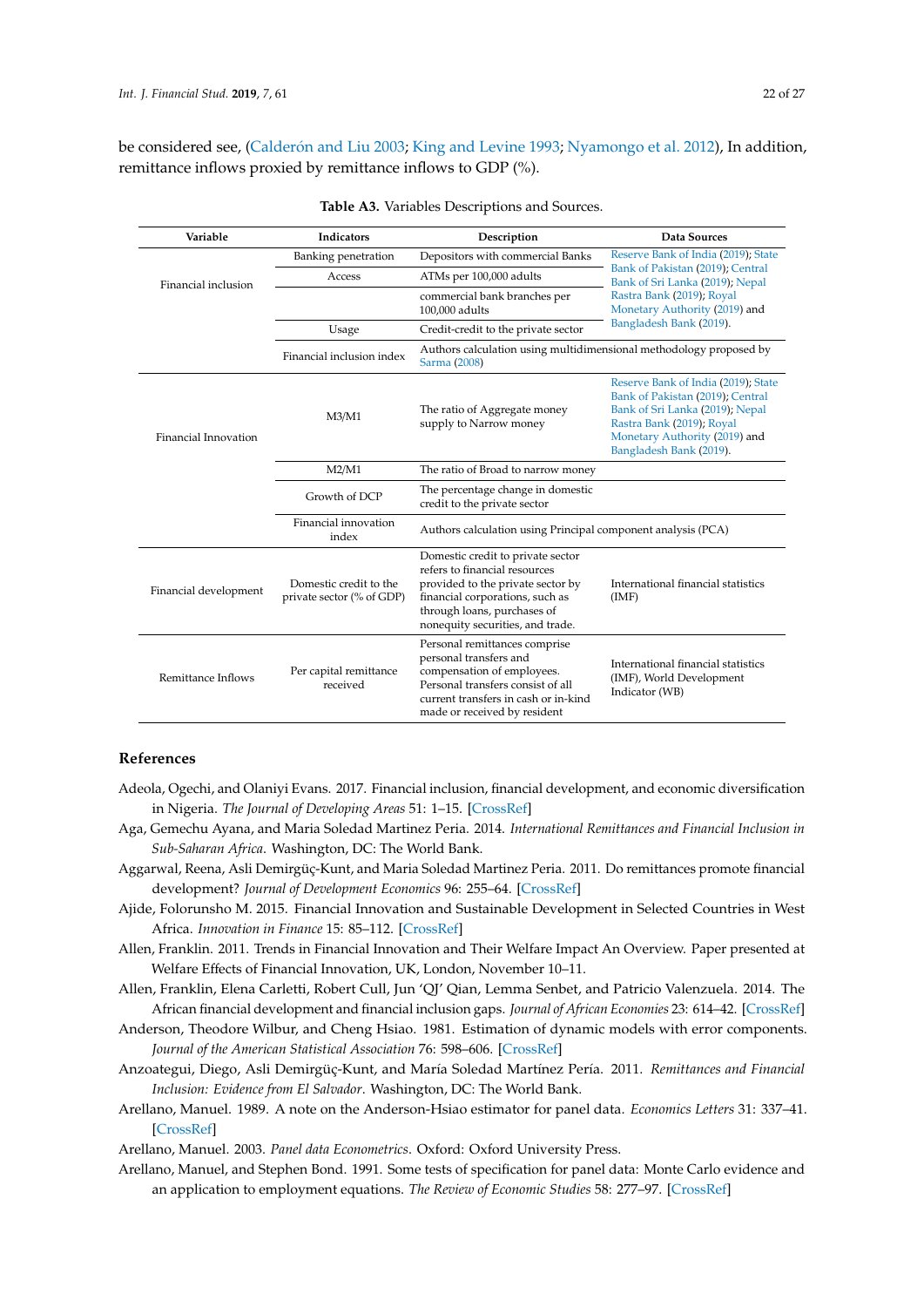- <span id="page-22-18"></span>Arellano, Manuel A., and Olympia Bover. 1995. Another look at the instrumental variable estimation of error-components models. *Journal of Econometrics* 68: 29–51. [\[CrossRef\]](http://dx.doi.org/10.1016/0304-4076(94)01642-D)
- <span id="page-22-2"></span>Ashraf, Nava, Diego Aycinena, Claudia Martinez, and Dean Yang. 2010. *Remittances and the Problem of Self Control: A Field Experiment among Migrants from El Salvador*. Working Paper. Ann Arbor: Economics Department, University of Michigan.
- <span id="page-22-3"></span>Babajide, Abiola A., Folasade B. Adegboye, and Alexander E. Omankhanlen. 2015. Financial inclusion and economic growth in Nigeria. *International Journal of Economics and Financial Issues* 5: 629–37.

<span id="page-22-20"></span><span id="page-22-11"></span>Baltagi, Badi. 2008. *Econometric Analysis of Panel Data*. Hoboken: John Wiley & Sons.

- Banerjee, Prashanta K., Matiur Rahman, and JP Morgan Chase Bank. 2018. Financial Inclusion and Economic Growth Empirics of Six South Asian Countries. *Wealth: International Journal of Money, Banking & Finance* 7: 4–9.
- <span id="page-22-16"></span>Bangladesh Bank. 2019. Online Data Archive. Available online: https://[www.bb.org.bd](https://www.bb.org.bd/econdata/index.php)/econdata/index.php (accessed on 15 March 2019).
- <span id="page-22-6"></span>Bara, Alex, and Calvin Mudxingiri. 2016. Financial innovation and economic growth: Evidence from Zimbabwe. *Investment Management and Financial Innovations* 13: 65–75. [\[CrossRef\]](http://dx.doi.org/10.21511/imfi.13(2).2016.07)
- <span id="page-22-5"></span>Bara, Alex, Gift Mugano, and Pierre Le Roux. 2016. Financial Innovation and Economic Growth in the SADC. *Economic Research Southern Africa* 1: 1–23. [\[CrossRef\]](http://dx.doi.org/10.1080/20421338.2016.1226705)
- <span id="page-22-8"></span>Battilana, Julie, and Silvia Dorado. 2010. Building sustainable hybrid organizations: The case of commercial microfinance organizations. *The Academy of Management Journal* 3: 1419–40. [\[CrossRef\]](http://dx.doi.org/10.5465/amj.2010.57318391)
- <span id="page-22-21"></span>Baum, Christopher F., Mark E. Schaffer, and Steven Stillman. 2007. Enhanced routines for instrumental variables/generalized method of moments estimation and testing. *The Stata Journal* 7: 465–506. [\[CrossRef\]](http://dx.doi.org/10.1177/1536867X0800700402)
- <span id="page-22-9"></span>Beck, Thorsten. 2010. Financial Development and Economic Growth: Stock Markets versus Banks? In *Africa's Financial Markets: A Real Development Tool*. Tilburg: Tilburg University.
- <span id="page-22-12"></span>Beck, Thorsten, Asli Demirgüç-Kunt, and Ross Levine. 2007. Finance, inequality and the poor. *Journal of Economic Growth* 12: 27–49. [\[CrossRef\]](http://dx.doi.org/10.1007/s10887-007-9010-6)
- <span id="page-22-7"></span>Bhatt, Vinayak Vijayshanker, and Banco Mundial. 1989. *Financial Innovation and Credit Market Development*. Washington, DC: World Bank.
- <span id="page-22-4"></span>Bianchi, Javier, Emine Boz, and Enrique Mendoza. 2011. Macro-prudential Policy in a Fisherian Model of Financial Innovation. Paper presented at 12th Jacques Polak Annual Research Conference, Washington, DC, USA, November 10–11; pp. 1–15.
- <span id="page-22-19"></span>Blundell, Richard, and Stephen Bond. 1998. Initial conditions and moment restrictions in dynamic panel data models. *Journal of Econometrics* 87: 115–43. [\[CrossRef\]](http://dx.doi.org/10.1016/S0304-4076(98)00009-8)
- <span id="page-22-22"></span>Breitung, Jörg. 2001. The local power of some unit root tests for panel data. In *Nonstationary Panels, Panel Cointegration, and Dynamic Panels*. Bingley: Emerald Group Publishing Limited, pp. 161–77.
- <span id="page-22-17"></span>Breusch, Trevor S., and Adrian R. Pagan. 1980. The Lagrange multiplier test and its applications to model specification in econometrics. *The Review of Economic Studies* 47: 239–53. [\[CrossRef\]](http://dx.doi.org/10.2307/2297111)
- <span id="page-22-13"></span>Burgess, Robin, and Rohini Pande. 2005. Do rural banks matter? Evidence from the Indian social banking experiment. *American Economic Review* 95: 780–95. [\[CrossRef\]](http://dx.doi.org/10.1257/0002828054201242)
- <span id="page-22-1"></span>Calderón, César, and Lin Liu. 2003. The direction of causality between financial development and economic growth. *Journal of Development Economics* 72: 321–34. [\[CrossRef\]](http://dx.doi.org/10.1016/S0304-3878(03)00079-8)
- <span id="page-22-10"></span>Camelia, Sargu Alina, and Roman Angela. 2011. Financial innovation and the Romanian banking sector efficiency in the context of the financial crisis: Foreign versus domestic banks. Lessons Learned from the Financial Crisis. Paper presented at 13th International Conference on Finance and Banking, Ostrava, Czech Republic, October 12–13; pp. 548–65.
- <span id="page-22-15"></span>Central Bank of Sri Lanka. 2019. Online Data Archive. Available online: https://[www.cbsl.gov.lk](https://www.cbsl.gov.lk/en/statistics/statistical-tables/financial-sector)/en/statistics/ [statistical-tables](https://www.cbsl.gov.lk/en/statistics/statistical-tables/financial-sector)/financial-sector (accessed on 12 February 2019).
- <span id="page-22-14"></span>Chibba, Michael. 2009. Financial Inclusion, Poverty Reduction and the Millennium Development Goals. *The European Journal of Development Research* 21: 213–30. [\[CrossRef\]](http://dx.doi.org/10.1057/ejdr.2008.17)
- <span id="page-22-0"></span>Chipeta, Chimwemwe, and Moses M. Muthinja. 2018. Financial innovations and bank performance in Kenya: Evidence from branchless banking models. *South African Journal of Economic and Management Sciences* 21: 1–11. [\[CrossRef\]](http://dx.doi.org/10.4102/sajems.v21i1.1681)
- <span id="page-22-23"></span>Chowdhury, Mamta B. 2011. Remittances flow and financial development in Bangladesh. *Economic Modelling* 28: 2600–8. [\[CrossRef\]](http://dx.doi.org/10.1016/j.econmod.2011.07.013)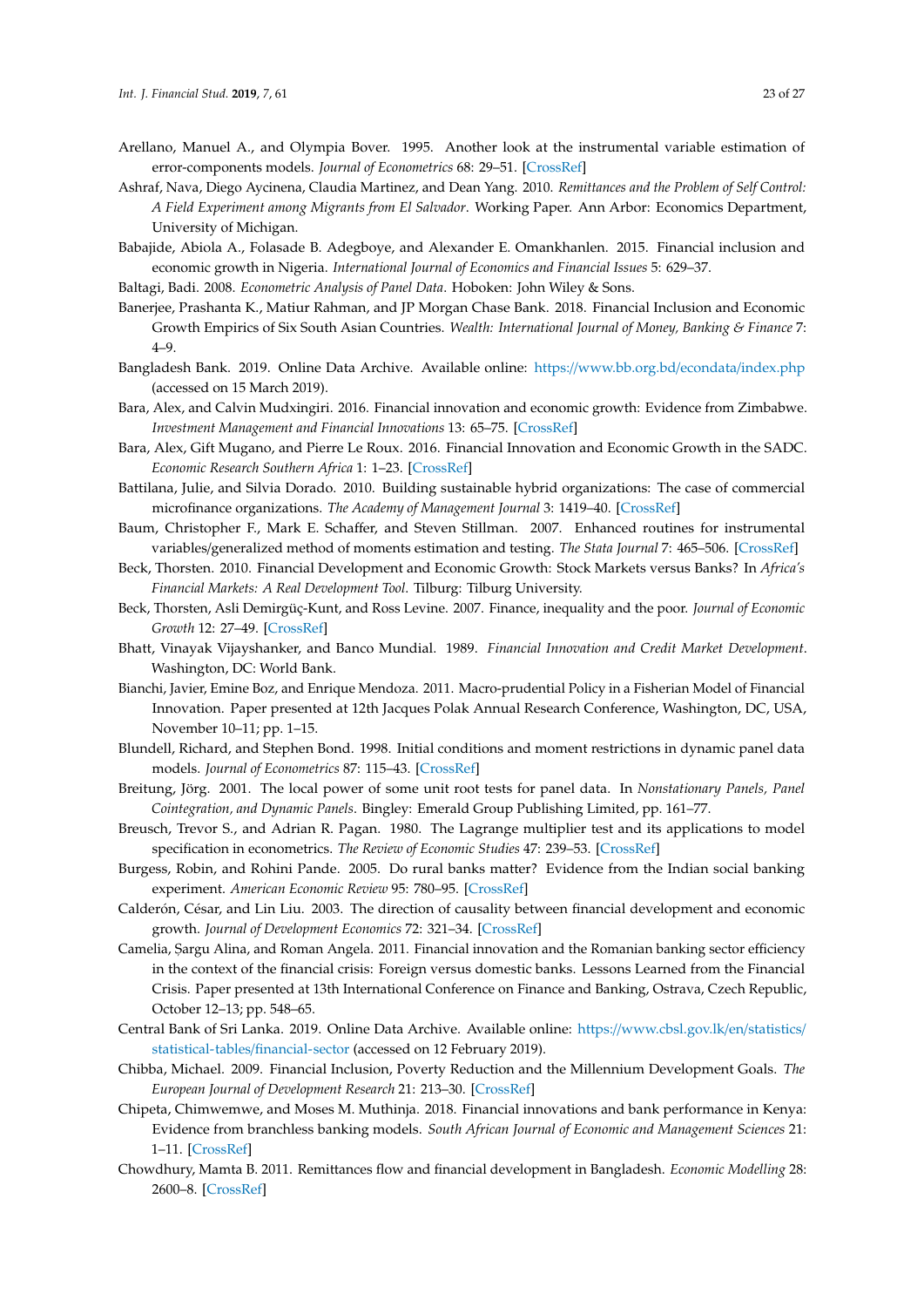- <span id="page-23-17"></span>Combes, Jean-Louis, and Christian Ebeke. 2011. Remittances and household consumption instability in developing countries. *World Development* 39: 1076–89. [\[CrossRef\]](http://dx.doi.org/10.1016/j.worlddev.2010.10.006)
- <span id="page-23-14"></span>da Silva, Patrícia Pereira, Pedro André Cerqueira, and Wojolomi Ogbe. 2018. Determinants of renewable energy growth in Sub-Saharan Africa: Evidence from panel ARDL. *Energy* 156: 45–54. [\[CrossRef\]](http://dx.doi.org/10.1016/j.energy.2018.05.068)
- <span id="page-23-0"></span>Demetriades, Panicos O., and Kul B. Luintel. 1996. Financial Development, Economic Growth and Banking Sector Controls: Evidence from India. *The Economic Journal* 106: 359–74. [\[CrossRef\]](http://dx.doi.org/10.2307/2235252)
- <span id="page-23-13"></span>Demirgüç-Kunt, Asli, and Leora Klapper. 2012. *Financial Inclusion in Africa: An Overview*. Washington, DC: The World Bank.
- <span id="page-23-3"></span>Duasa, Jarita. 2014. Financial Development and Economic Growth: The Experiences of Selected OIC Countries. *International Journal of Economics and Management* 8: 215–28.
- <span id="page-23-4"></span>Dunne, John Paul, and Elizabeth Kasekende. 2018. Financial Innovation and Money Demand: Evidence from Sub-Saharan Africa. *South African Journal of Economics* 86: 428–48. [\[CrossRef\]](http://dx.doi.org/10.1111/saje.12205)
- <span id="page-23-11"></span>Dupas, R., and Jonathan Robinson. 2009. Savings Constraints and Microenterprise Deveiopment: Evidence from a Field Experiment. In *NBER Working Paper Series*. Cambridge: NBER.
- <span id="page-23-8"></span>Epstein, Stephan R. 1992. *Regional Fairs, Institutional innovaton and Economic Growth in late Medieval Europe*. London: London School of Economics & Political Science, vol. 48.
- <span id="page-23-24"></span>Evans, Olaniyi. 2015. The Effects of Economic and Financial Development on Financial Inclusion in Africa. *Review of Economics and Development Studies* 1: 17–25. [\[CrossRef\]](http://dx.doi.org/10.26710/reads.v1i1.113)
- <span id="page-23-16"></span>Fang, WenShwo, Stephen M. Miller, and Chih-Chuan Yeh. 2015. The effect of growth volatility on income inequality. *Economic Modelling* 45: 212–22. [\[CrossRef\]](http://dx.doi.org/10.2139/ssrn.2121877)
- <span id="page-23-10"></span>Frame, W. Scott, and Lynn Woosley. 2004. Credit scoring and the availability of small business credit in lowand moderate-income areas. *Financial Review* 39: 35–54. [\[CrossRef\]](http://dx.doi.org/10.1111/j.0732-8516.2004.00066.x)
- <span id="page-23-12"></span>Galor, Oded, and Joseph Zeira. 1993. Income distribution and macroeconomics. *The Review of Economic Studies* 60: 35–52. [\[CrossRef\]](http://dx.doi.org/10.2307/2297811)
- <span id="page-23-25"></span>Gimet, Céline, and Thomas Lagoarde-Segot. 2012. Financial sector development and access to finance. Does size say it all? *Emerging Markets Review* 13: 316–37. [\[CrossRef\]](http://dx.doi.org/10.1016/j.ememar.2011.11.002)
- <span id="page-23-9"></span>Glaeser, Edward L., Rafael La Porta, Florencio Lopez-de-Silanes, and Andrei Shleifer. 2004. *Do Institutions Cause Growth?* Cambridge: National Bureau of Economic Research.
- <span id="page-23-23"></span>Gwalani, Hema, and Shilpa Parkhi. 2014. Financial inclusion—Building a success model in the Indian context. *Procedia—Social and Behavioral Sciences* 133: 372–78. [\[CrossRef\]](http://dx.doi.org/10.1016/j.sbspro.2014.04.203)
- <span id="page-23-20"></span>Hadri, Kaddour. 2000. Testing for stationarity in heterogeneous panel data. *The Econometrics Journal* 3: 148–61. [\[CrossRef\]](http://dx.doi.org/10.1111/1368-423X.00043)
- <span id="page-23-18"></span>Han, Chirok, Peter CB Phillips, and Donggyu Sul. 2014. X-differencing and dynamic panel model estimation. *Econometric Theory* 30: 201–51. [\[CrossRef\]](http://dx.doi.org/10.1017/S0266466613000170)
- <span id="page-23-7"></span>Hargrave, Timothy J., and Andrew H. Van de Ven. 2006. A collective action model of institutional Innovation. *Academy of Management Review* 5: 864–88. [\[CrossRef\]](http://dx.doi.org/10.5465/amr.2006.22527458)
- <span id="page-23-22"></span>Hye, Qazi Muhammad Adnan. 2009. Financial innovation and demand for money in Pakistan. *The Asian Economic Review* 51: 219–28.
- <span id="page-23-19"></span>Im, Kyung So, M. Hashem Pesaran, and Yongcheol Shin. 2003. Testing for unit roots in heterogeneous panels. *Journal of Econometrics* 115: 53–74. [\[CrossRef\]](http://dx.doi.org/10.1016/S0304-4076(03)00092-7)
- <span id="page-23-2"></span>Johnson, Simon, and James Kwak. 2012. Is Financial Innovation Good For The Economy? In *Innovation Policy and the Economy*. Edited by J. Lerner and Scott Stern. Chicago: University of Chicago Press, pp. 1–15.
- <span id="page-23-6"></span>Kamau, Daniel Mwangi, and Josphat Oluoch. 2016. Relationship between Financial Innovation and Commercial Bank Performance in Kenya. *International journal of Social Science and Information Technology* 2: 1–19.
- <span id="page-23-1"></span>Kamboj, Sonia. 2014. Financial inclusion and growth of Indian economy: An empirical analysis. *The International Journal of Business & Management* 2: 175.
- <span id="page-23-21"></span>Kao, Chihwa. 1999. Spurious regression and residual-based tests for cointegration in panel data. *Journal of Econometrics* 90: 1–44. [\[CrossRef\]](http://dx.doi.org/10.1016/S0304-4076(98)00023-2)
- <span id="page-23-5"></span>Kasekende, Elizabeth. 2016. Financial Innovation and Money Demand in Sub-Saharan Africa. Ph.D. thesis, University of Cape Town, Cape Town, South Africa.
- <span id="page-23-15"></span>Kim, Dai-Won, Jung-Suk Yu, and M. Kabir Hassan. 2010. Dynamic effects of trade openness on financial development. *Economic Modelling* 27: 254–61. [\[CrossRef\]](http://dx.doi.org/10.1016/j.econmod.2009.09.005)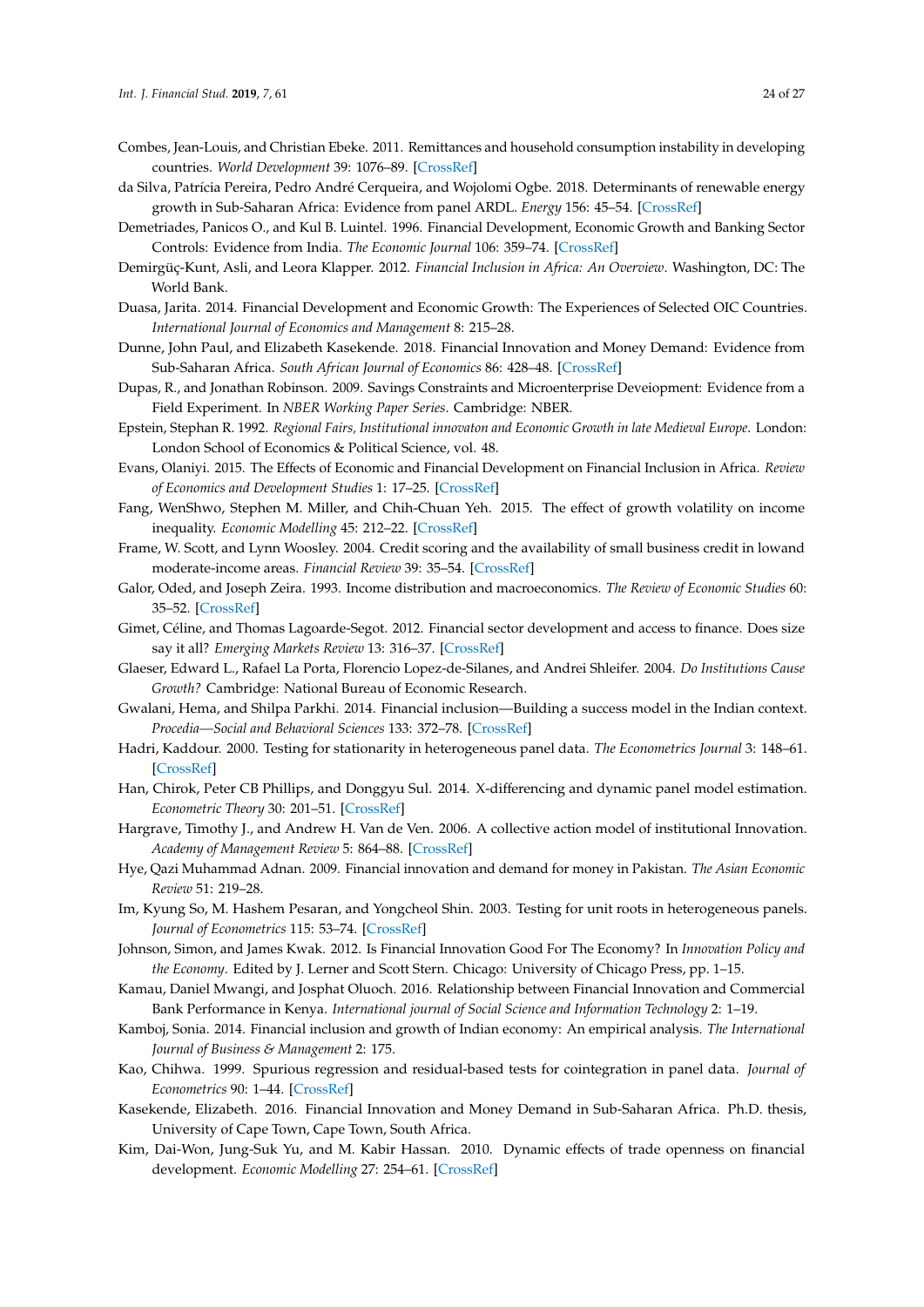- <span id="page-24-0"></span>Kim, Dong-Hyeon, Shu-Chin Lin, and Yu-Bo Suen. 2018. Financial inclusion and economic growth in OIC countries. *Research in International Business and Finance* 43: 1–14. [\[CrossRef\]](http://dx.doi.org/10.1016/j.ribaf.2017.07.178)
- <span id="page-24-14"></span>Kim, Jong-Hee. 2016. A study on the effect of financial inclusion on the relationship between income inequality and economic growth. *Emerging Markets Finance and Trade* 52: 498–512. [\[CrossRef\]](http://dx.doi.org/10.1080/1540496X.2016.1110467)
- <span id="page-24-23"></span>King, Robert G., and Ross Levine. 1993. Finance, entrepreneurship and growth. *Journal of Monetary Economics* 32: 513–42. [\[CrossRef\]](http://dx.doi.org/10.1016/0304-3932(93)90028-E)
- <span id="page-24-1"></span>Kumar, Basant, and Brajaraj Mohanty. 2011. Financial Inclusion and Inclusive Develoment in SAARC Countries with Special Reference to India. *Vilakshan: The XIMB Journal of Management* 8: 13–22.
- <span id="page-24-15"></span>Kumar, Nitin. 2013. Financial inclusion and its determinants: Evidence from India. *Journal of Financial Economic Policy* 5: 4–19. [\[CrossRef\]](http://dx.doi.org/10.1108/17576381311317754)
- <span id="page-24-7"></span>Laeven, Luc, Ross Levine, and Ross Levine. 2014. *Financial Innovation and Endogenous Growth*. Stanford: Stanford University.
- <span id="page-24-8"></span>Laeven, Luc, Ross Levine, and Stelios Michalopoulos. 2015. Financial innovation and endogenous growth. *Journal of Financial Intermediation* 24: 1–24. [\[CrossRef\]](http://dx.doi.org/10.1016/j.jfi.2014.04.001)
- <span id="page-24-18"></span>Levin, Andrew, Chien-Fu Lin, and Chia-Shang James Chu. 2002. Unit root tests in panel data: Asymptotic and finite-sample properties. *Journal of Econometrics* 108: 1–24. [\[CrossRef\]](http://dx.doi.org/10.1016/S0304-4076(01)00098-7)
- <span id="page-24-10"></span>Lumpkin, Stephen. 2010. Regulatory issues related to financial innovation. *OECD Journal: Financial Market Trends* 2: 1–31. [\[CrossRef\]](http://dx.doi.org/10.1787/fmt-v2009-art14-en)
- <span id="page-24-19"></span>Maddala, Gangadharrao S., and Shaowen Wu. 1999. A comparative study of unit root tests with panel data and a new simple test. *Oxford Bulletin of Economics and Statistics* 61: 631–52. [\[CrossRef\]](http://dx.doi.org/10.1111/1468-0084.61.s1.13)
- <span id="page-24-12"></span>Makini, Samwel Omwenga. 2010. The Relationship between Financial Innovation and Financial Performance of Commercial Banks in Kenya. Master's thesis, University of Nairobi, Nairobi, Kenya.
- <span id="page-24-20"></span>Mannah-Blankson, Theresa, and Franklin Belnye. 2004. *Financial Innovation and the Demand for Money in Ghana*. Accra: Bank of Ghana, pp. 1–23.
- <span id="page-24-22"></span>Mbutor, Mbutor O., and Ibrahim A. Uba. 2013. The impact of financial inclusion on monetary policy in Nigeria. *Journal of Economics and International Finance* 5: 318–26. [\[CrossRef\]](http://dx.doi.org/10.5897/JEIF2013.0541)
- <span id="page-24-5"></span>McGuire, Paul, and John Conroy. 2013. Fostering financial innovation for the poor The policy and regulatory environment. In *Private Finance for Human Development*. Edited by Pischke Awajdv. Washington, DC: The Foundation for Development Cooperation.
- <span id="page-24-17"></span>Menyah, Kojo, Saban Nazlioglu, and Yemane Wolde-Rufael. 2014. Financial development, trade openness and economic growth in African countries: New insights from a panel causality approach. *Economic Modelling* 37: 386–94. [\[CrossRef\]](http://dx.doi.org/10.1016/j.econmod.2013.11.044)
- <span id="page-24-3"></span>Okere, Peter A., Ndugbu Michael, J. N. Ojiegbe, and Barr Lawrence Uzowuru. 2015. Bank and Non-Bank Financial Institutions and The Development Of The Nigerian Economy. *International Journal for Innovation Education and Research* 10: 23–36.
- <span id="page-24-9"></span>Michalopoulos, Stelios, Luc Laeven, and Ross Levine. 2009. *Financial Innovation and Endogenous Growth*. Cambridge: National Bureau of Economic Research.
- <span id="page-24-2"></span>Michalopoulos, Stelios, Luc Laeven, and Ross Levine. 2011. *Inancial Innovation and Endogenous Growth*. Cambridge: National Bureau of Economic Research, pp. 1–33.
- <span id="page-24-6"></span>Miller, Merton H. 1986. Financial innovation: The last twenty years and the next. *Journal of Financial and Quantitative Analysis* 21: 459–71. [\[CrossRef\]](http://dx.doi.org/10.2307/2330693)
- <span id="page-24-13"></span>Mookerjee, Rajen, and Paul Kalipioni. 2010. Availability of financial services and income inequality: The evidence from many countries. *Emerging Markets Review* 11: 404–8. [\[CrossRef\]](http://dx.doi.org/10.1016/j.ememar.2010.07.001)
- <span id="page-24-11"></span>Muthinja, Moses Mwenda. 2016. Financial Innovations and Bank Performance in Kenya: Evidence from Branchless Banking Models. Ph.D. thesis, University of the Witwatersrand, Johannesburg, South Africa.
- <span id="page-24-4"></span>Muthinja, Moses M., and Chimwemwe Chipeta. 2018. Financial innovation, firm performance and the speeds of adjustment: New evidence from Kenya's banking sector. *Journal of Economic and Financial Sciences* 11: 1–11. [\[CrossRef\]](http://dx.doi.org/10.4102/jef.v11i1.158)
- <span id="page-24-21"></span>Naceur, Sami Ben, Adolfo Barajas, and Alexander Massara. 2015. *Can Islamic Banking Increase Financial Inclusion?* Washington, DC: International Monetary Fund.
- <span id="page-24-16"></span>Nazlioglu, Saban, Fuat Lebe, and Selim Kayhan. 2011. Nuclear energy consumption and economic growth in OECD countries: Cross-sectionally dependent heterogeneous panel causality analysis. *Energy Policy* 39: 6615–21. [\[CrossRef\]](http://dx.doi.org/10.1016/j.enpol.2011.08.007)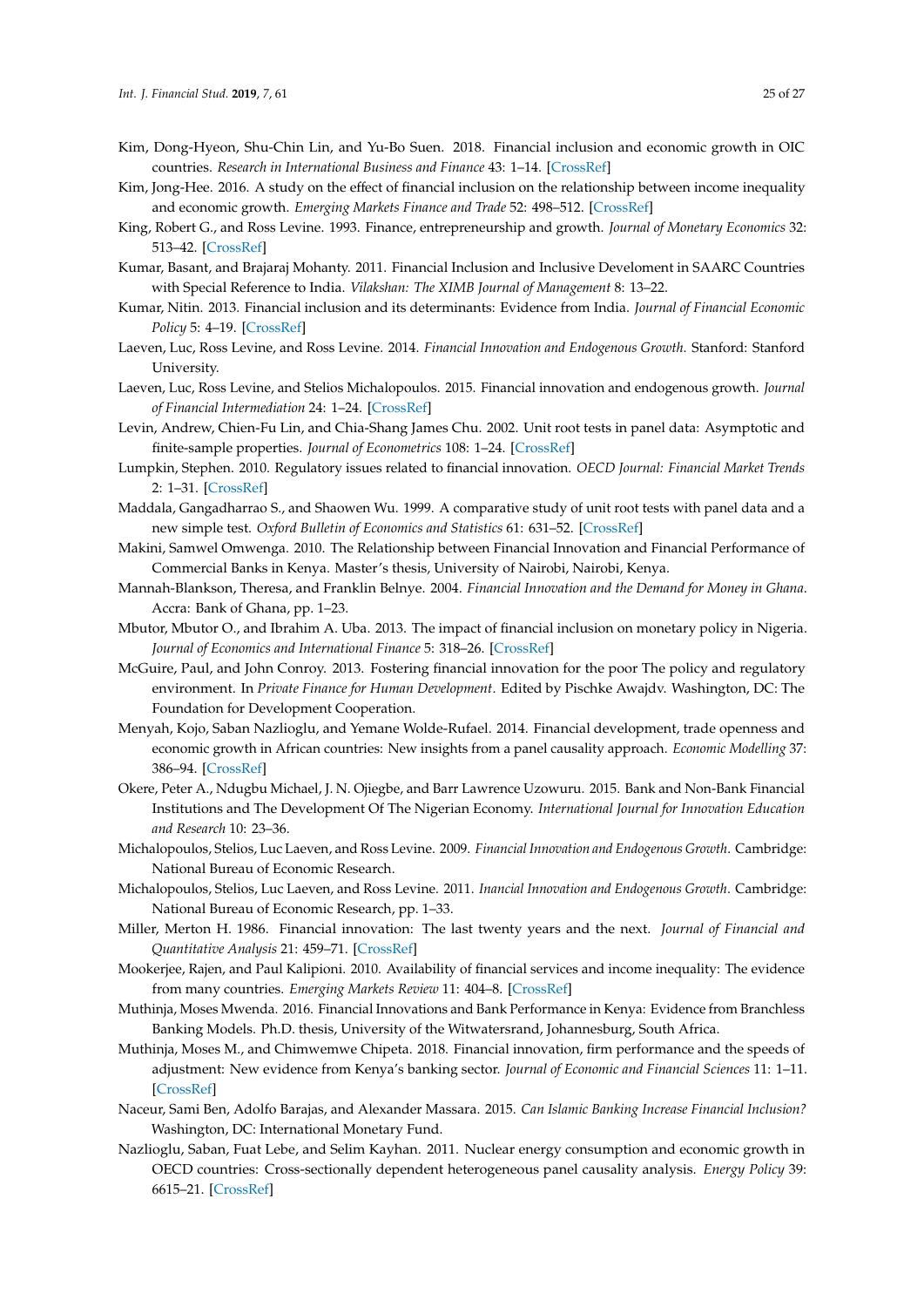- <span id="page-25-13"></span>Nepal Rastra Bank. 2019. Online Data Archieve. Available online: https://www.nrb.org.np/bfr/[monthly\\_statistics.](https://www.nrb.org.np/bfr/monthly_statistics.php?tp=Monthly_Statistics&&vw=15) php?tp=[Monthly\\_Statistics&&vw](https://www.nrb.org.np/bfr/monthly_statistics.php?tp=Monthly_Statistics&&vw=15)=15 (accessed on 15 March 2019).
- <span id="page-25-25"></span>Nyamongo, Esman Morekwa, Roseline N. Misati, Leonard Kipyegon, and Lydia Ndirangu. 2012. Remittances, financial development and economic growth in Africa. *Journal of Economics and Business* 64: 240–60. [\[CrossRef\]](http://dx.doi.org/10.1016/j.jeconbus.2012.01.001)
- <span id="page-25-7"></span>Ozcan, Yasar A. 2008. *Health Care Benchmarking and Performance Evaluation "An Assessment Using Data Envelopment Analysis (DEA)*. New York: Springer.
- <span id="page-25-22"></span>Pedroni, Peter. 1999. Critical values for cointegration tests in heterogeneous panels with multiple regressors. *Oxford Bulletin of Economics and Statistics* 61: 653–70. [\[CrossRef\]](http://dx.doi.org/10.1111/1468-0084.61.s1.14)
- <span id="page-25-23"></span>Pedroni, Peter. 2004. Panel cointegration: Asymptotic and finite sample properties of pooled time series tests with an application to the PPP hypothesis. *Econometric Theory* 20: 597–625. [\[CrossRef\]](http://dx.doi.org/10.1017/S0266466604203073)
- <span id="page-25-16"></span>Pesaran, M. 2004. Pesaran, M. Hashem 2004. General Diagnostic Tests for Cross Section Dependence in Panel. *CESifo Working Paper Series* 1229.
- <span id="page-25-17"></span>Pesaran, M. Hashem. 2006. Estimation and inference in large heterogeneous panels with a multifactor error structure. *Econometrica* 74: 967–1012. [\[CrossRef\]](http://dx.doi.org/10.1111/j.1468-0262.2006.00692.x)
- <span id="page-25-21"></span>Pesaran, M. Hashem, Yongcheol Shin, and Ron P. Smith. 2001. Bounds testing approaches to the analysis of level relationships. *Journal of Applied Econometrics* 16: 289–326. [\[CrossRef\]](http://dx.doi.org/10.1002/jae.616)
- <span id="page-25-20"></span>Pesaran, M. Hashem, Yongcheol Shin, and Ron P. Smith. 1999. Pooled mean group estimation of dynamic heterogeneous panels. *Journal of the American Statistical Association* 94: 621–34. [\[CrossRef\]](http://dx.doi.org/10.1080/01621459.1999.10474156)
- <span id="page-25-19"></span>Pesaran, M. Hashem, and Ron Smith. 1995. Estimating long-run relationships from dynamic heterogeneous panels. *Journal of Econometrics* 68: 79–113. [\[CrossRef\]](http://dx.doi.org/10.1016/0304-4076(94)01644-F)
- <span id="page-25-18"></span>Pesaran, M. Hashem, Aman Ullah, and Takashi Yamagata. 2008. A bias-adjusted LM test of error cross-section independence. *The Econometrics Journal* 11: 105–27. [\[CrossRef\]](http://dx.doi.org/10.1111/j.1368-423X.2007.00227.x)
- <span id="page-25-3"></span>Qamruzzaman, Md., and Jianguo Wei. 2017. Financial innovation and economic growth in Bangladesh. *Financial Innovation* 3: 19. [\[CrossRef\]](http://dx.doi.org/10.1186/s40854-017-0070-0)
- <span id="page-25-9"></span>Qamruzzaman, Md., and Jianguo Wei. 2018a. Does Foreign Direct Investment, Financial Innovation, and Trade Openness Coexist in the Development Process: Evidence from Selected Asian and African Countries? *British Journal of Economics, Finance and Management Sciences* 16: 73–94.
- <span id="page-25-4"></span>Qamruzzaman, Md., and Jianguo Wei. 2018b. Nexus between financial innovation and economic growth in South Asia: Evidence from ARDL and nonlinear ARDL approaches. *Financial Innovation* 4: 20. [\[CrossRef\]](http://dx.doi.org/10.1186/s40854-018-0103-3)
- <span id="page-25-5"></span>Qamruzzaman, Md., and Jianguo Wei. 2018c. Financial Innovation, Stock Market Development, and Economic Growth: An Application of ARDL Model. *International Journal of Financial Studies* 6: 69. [\[CrossRef\]](http://dx.doi.org/10.3390/ijfs6030069)
- <span id="page-25-11"></span>Qamruzzaman, Md., and Jianguo Wei. 2019. Do financial inclusion, stock market development attract foreign capital flows in developing economy: A panel data investigation. *Quantitative Finance and Economics* 3: 88–108. [\[CrossRef\]](http://dx.doi.org/10.3934/QFE.2019.1.88)
- <span id="page-25-8"></span>Raffaelli, Ryan, and Mary Ann Glynn. 2013. Institutional Innovation: Novel, Useful, and Legitimate. In *Institutional Analysis Conference*. Boston: Harvard Business School, pp. 1–35.
- <span id="page-25-10"></span>Rasheed, Balach, Siong-Hook Law, Lee Chin, and Muzafar Shah Habibullah. 2016. The role of financial inclusion in financial development: International evidence. *Abasyn University Journal of Social Sciences* 9: 330–48.
- <span id="page-25-12"></span>Reserve Bank of India. 2019. Annual Data Archive. Available online: https://[www.rbi.org.in](https://www.rbi.org.in/Scripts/Publications.aspx?publication=Annual)/Scripts/Publications. [aspx?publication](https://www.rbi.org.in/Scripts/Publications.aspx?publication=Annual)=Annual (accessed on 15 February 2019).
- <span id="page-25-14"></span>Royal Monetary Authority. 2019. Central Bank of Bhutan. Available online: https://[www.rma.org.bt](https://www.rma.org.bt/publication.jsp?id=5)/publication. [jsp?id](https://www.rma.org.bt/publication.jsp?id=5)=5 (accessed on 15 March 2019).
- <span id="page-25-1"></span>Sanjaya, I. Made, and Nursechafia Nursechafia. 2016. Financial Inclusion and Inclusive Growth: A Cross-Province Analysis In Indonesia. *Buletin Ekonomi Moneter dan Perbankan* 18: 281–306. [\[CrossRef\]](http://dx.doi.org/10.21098/bemp.v18i3.551)
- <span id="page-25-15"></span>Sarma, Mandira. 2008. *Index of Financial Inclusion*. Working Paper. Delhi: Indian Council for Research on International Economic Relations.
- <span id="page-25-24"></span>Sarma, Mandira. 2012. *Index of Financial Inclusion—A Measure of Financial Sector Inclusiveness*. Working Paper. Berlin: Hochschule für Technik und Wirschaft.
- <span id="page-25-0"></span>Sarma, Mandira, and Jesim Pais. 2008. *Financial Inclusion and Development: A Cross Country Analysis*. New Delhi: Madras Schools of Economics.
- <span id="page-25-6"></span>Schrieder, Gertrud, and Franz Heidhues. 1995. Reaching the Poor through Financial Innovations. *Quarterly Journal of International Agriculture* 2: 132–48.
- <span id="page-25-2"></span>Schumpeter, Joseph. 1911. *The Theory of Economic Development*. Cambridge: Harvard University Press.